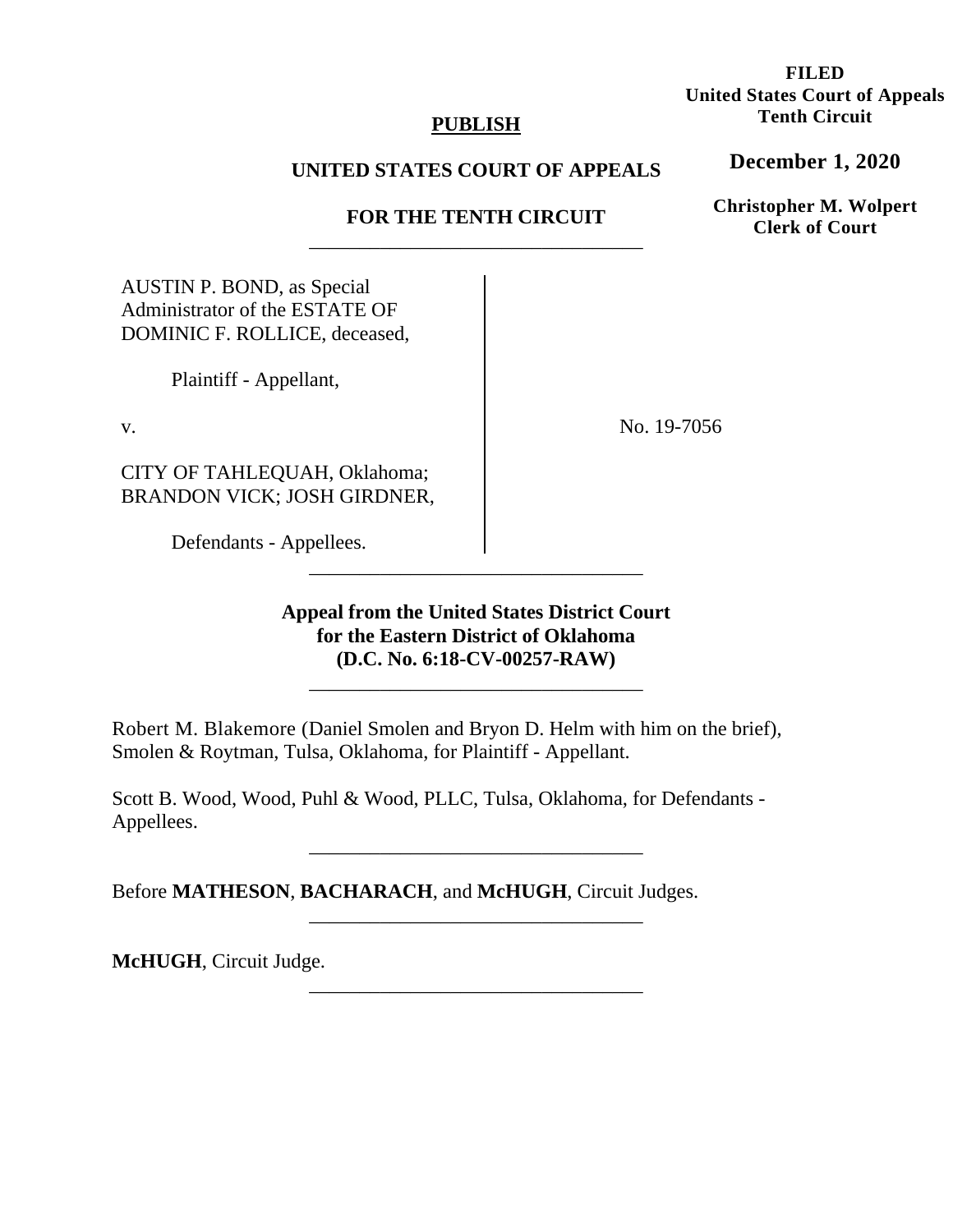On August 12, 2016, Officers Brandon Vick and Josh Girdner shot and killed Dominic Rollice. The administrator of Dominic's<sup>1</sup> estate brought a § 1983 claim against Officers Vick and Girdner alleging they used excessive force against Dominic in violation of his Fourth Amendment rights.<sup>2</sup> The district court granted summary judgment to Officers Vick and Girdner on the basis of qualified immunity. Exercising jurisdiction pursuant to 28 U.S.C. § 1291, we reverse because a reasonable jury could find facts under which Officers Vick and Girdner would not be entitled to qualified immunity.

#### **I. BACKGROUND**

# *A. Factual History<sup>3</sup>*

On August 12, 2016, Dominic's ex-wife, Joy, called 911. She requested police assistance: "Hey, can I get somebody to come over to my house, my ex-husband is in the garage, he will not leave, he's drunk and it's going to get ugly real quick." Ex. 1

<sup>&</sup>lt;sup>1</sup> For clarity, we refer to Dominic Rollice and his ex-wife, Joy Rollice, by their first names.

<sup>&</sup>lt;sup>2</sup> Robbie Burke, the administrator of Dominic's estate when the suit commenced, passed away during the pendency of this case. On September 25, 2020, we granted Austin Bond's motion to be substituted for Ms. Burke.

<sup>&</sup>lt;sup>3</sup> This factual recitation focuses on the information the officers had at the time of the encounter. Information not available to the officers, such as what happened earlier that day or who legally owned the residence, is immaterial because the reasonableness of the officers' actions is "judged from the perspective of a reasonable officer on the scene, rather than with the 20/20 vision of hindsight." *Graham v. Connor*, 490 U.S. 386, 396 (1989).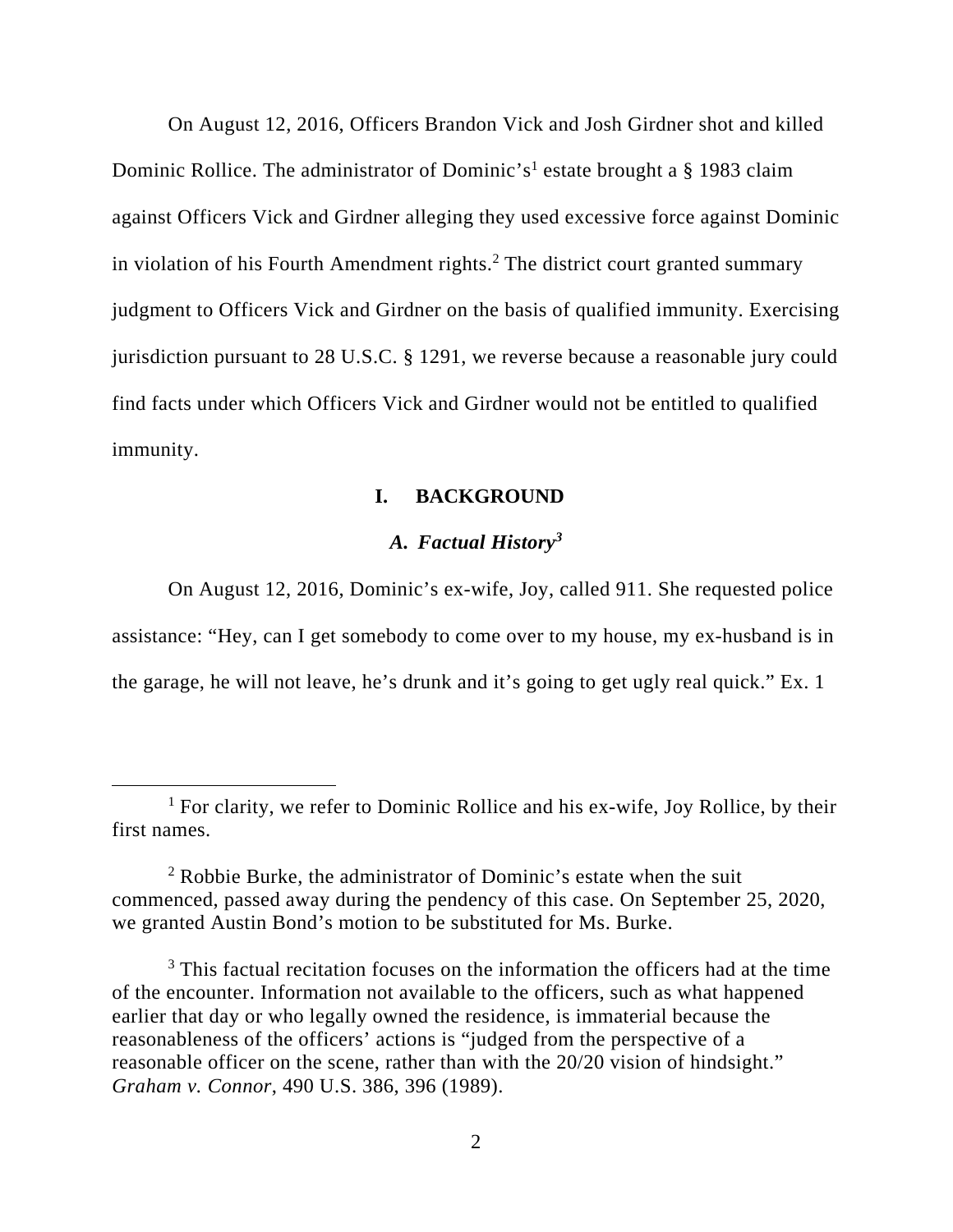at 00:01–00:13.4 The dispatcher responded, "If we send somebody out there, he will go to jail for being intoxicated in public, if that's what you want to happen." Ex. 1 at 00:22–00:28. Joy replied, "Yes, that is." Ex. 1 at 00:29–00:30. The dispatcher then asked whether Dominic lived at the residence, to which Joy responded, "No, he doesn't live here. He's a registered sex offender and lives in Park Hill. He's my exhusband. He's still got tools in the garage. He doesn't live here." Ex. 1 at 00:30–  $00:45.$ 

Officer Josh Girdner responded to Joy's 911 call, and Officer Chase Reed responded as Officer Girdner's backing officer. Officer Brandon Vick, the patrol shift supervisor, also responded to the call. It is disputed exactly how much information the officers received from the dispatcher, but it is undisputed they knew Dominic was Joy's ex-husband, he was intoxicated, and Joy wanted him gone. *See, e.g.*, App., Vol. II at 320 (Officer Girdner knew "that [Joy's] ex-husband was at her house and he was intoxicated and she feared . . . [what might] happen").

Officer Girdner and Officer Reed arrived at about the same time and met Joy in the front yard. Officer Girdner spoke with Joy, who told him why she called  $911<sup>5</sup>$ 

<sup>&</sup>lt;sup>4</sup> We refer to the conventionally filed exhibits in this case by the exhibit numbers used in the summary judgment filings before the district court. App., Vol. II at 309, 376. Exhibit 1 is a recording of Joy's 911 call, and Exhibit 7 is Officer Reed's bodycam footage.

<sup>&</sup>lt;sup>5</sup> There is no dispute this conversation occurred. Aplt. Br. at 4 (citing App., Vol. II at 344–45). But it is disputed how much Joy told Officer Girdner, specifically whether Joy explained Dominic did not live there. *See* Aplt. Br. at 4 ("Officers Reed, Girdner, and Vick did not know that [Dominic] no longer lived at the residence.").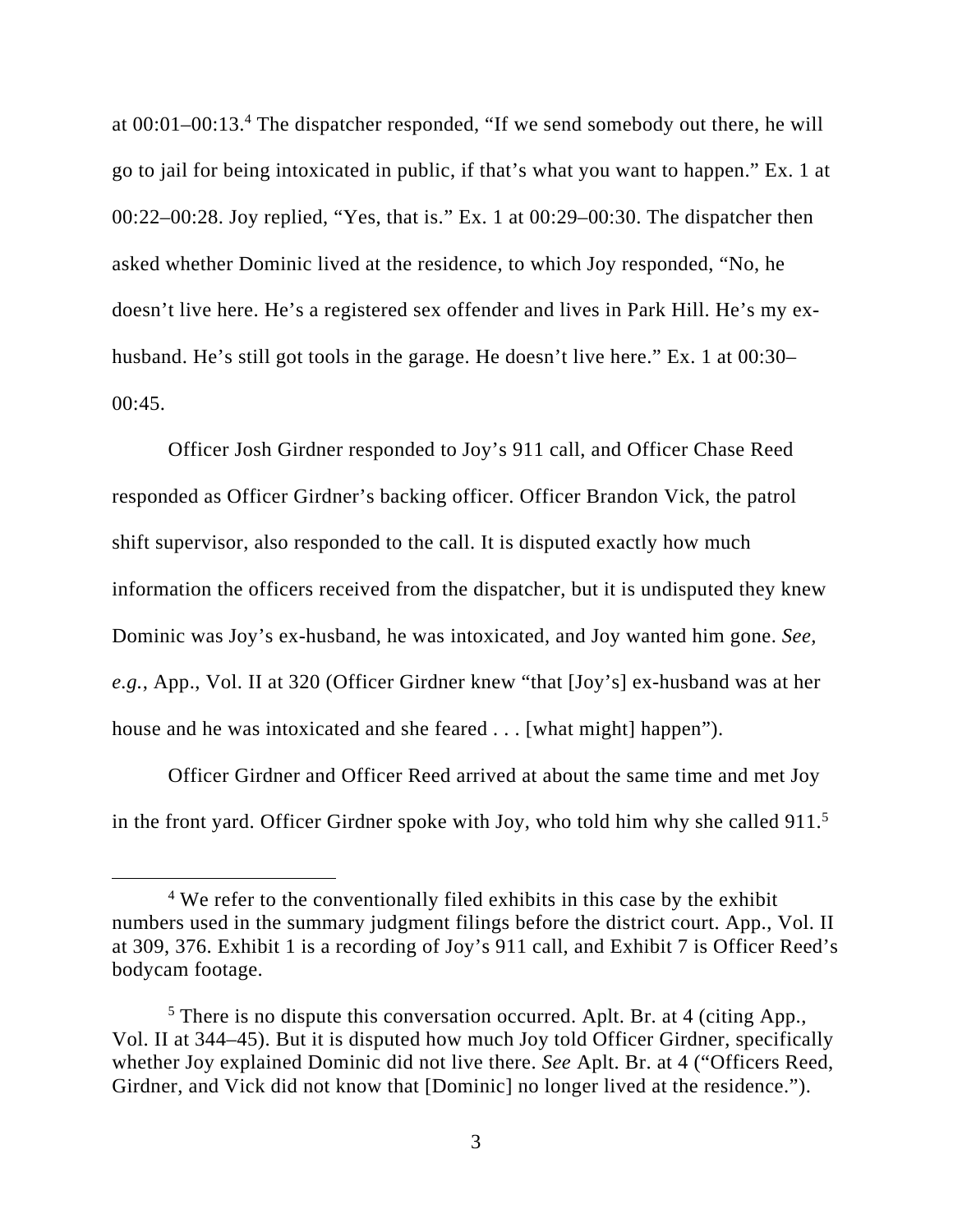Joy then showed Officers Girdner and Reed to the side entrance of the garage, where they met Dominic. Officer Vick arrived while Officers Girdner and Reed were talking to Dominic at the side door to the garage.

Officer Girdner believes he explained to Dominic why they were there. Dominic expressed concern that the officers intended to take him to jail, and Officer Girdner told him they were not going to do that. Instead, they were "going to try to get him a ride out of there." App., Vol. II at 325; *see also* App., Vol. II at 203, 351. Dominic informed the officers that he had a ride coming. During the conversation, Officer Girdner perceived Dominic as "fidgety." App., Vol. I at 198; *see also* App., Vol. II at 325 ("He kept fidgeting with his hands."); Ex. 7 at 00:00–00:13. Based on that perception, Officer Girdner asked to pat down Dominic.<sup>6</sup> Dominic refused.

Officer Reed's body camera began capturing video at some point during this exchange.<sup>7</sup> It is difficult to tell if the video starts before, during, or after Officer Girdner's request to pat down Dominic because there is no audio for the first thirty seconds of video.

<sup>&</sup>lt;sup>6</sup> There is some dispute as to whether Dominic was wearing clothing in which he could easily conceal a weapon. *See* Aplt. Br. at 5–6 (citing App., Vol. II at 326).

<sup>&</sup>lt;sup>7</sup> The parties do not dispute that the video is an accurate depiction of the subsequent events. Rather, they dispute what the video shows. Because this is an appeal from a grant of summary judgment, we describe the facts viewing the video in the light most favorable to the Estate, as the nonmoving party. *Emmett v. Armstrong*, 973 F.3d 1127, 1131 (10th Cir. 2020).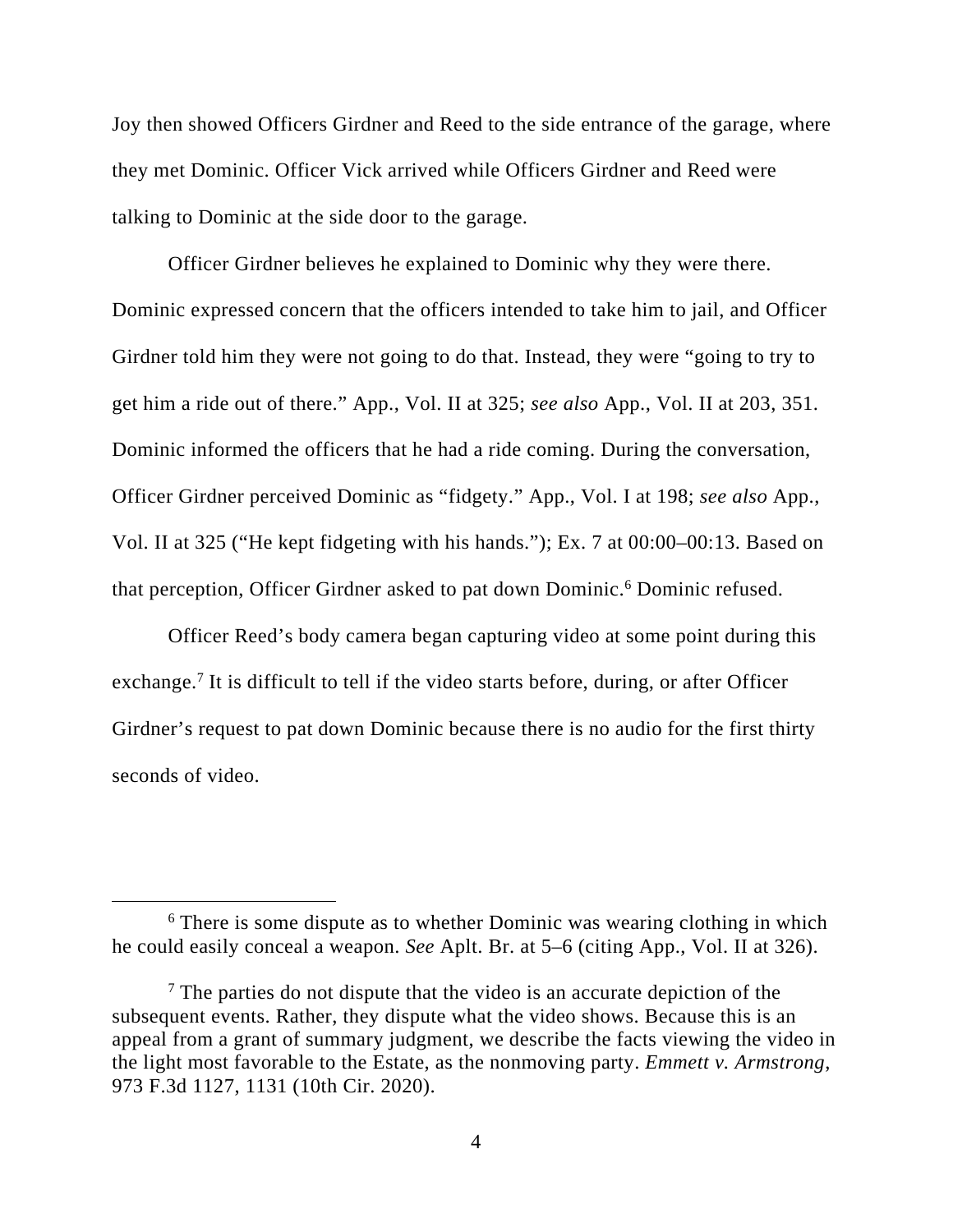The video appears to show Dominic talking to Officer Girdner and gesturing with his hands. Dominic also appears to be fidgeting with something in his hands.<sup>8</sup> Officer Girdner then begins gesturing with his hands and takes a step toward the doorway, causing Dominic to take a step back.<sup>9</sup> Officer Girdner continues gesturing and walking toward Dominic, through the doorway and into the garage. Dominic turns and walks to the back of the garage, as Officer Girdner continues to point at and follow him. Officers Reed and Vick then follow Dominic and Officer Girdner into the garage. The officers claim that before the sound starts on the video, Officer Girdner ordered Dominic to stop.<sup>10</sup>

When Dominic reaches the back of the garage, he turns around briefly to face the officers. Then he turns to the work bench on the back wall of the garage and grabs a hammer hanging above it. As Dominic faces the officers with the hammer, the officers back up and draw their guns. Dominic initially grasps the hammer with

<sup>8</sup> Neither party has identified this object.

<sup>&</sup>lt;sup>9</sup> The district court and the officers view the video as showing that Dominic backed away and the officers followed him into the garage. But the video shows Officer Girdner took the first step toward Dominic, and Dominic took a step back only after Officer Girdner moved toward him. At the very least, a jury could so view it, and the facts must be taken in the light most favorable to the Estate in this procedural posture.

<sup>&</sup>lt;sup>10</sup> The officers also claim that before the sound starts, Dominic said, "One of us is going to fucking die tonight." The Estate disputes this claim, and the district court did not consider it as part of its analysis. App., Vol. III at 600 n.4. Because we must view the facts in the light most favorable to the Estate, we also do not consider the alleged statement.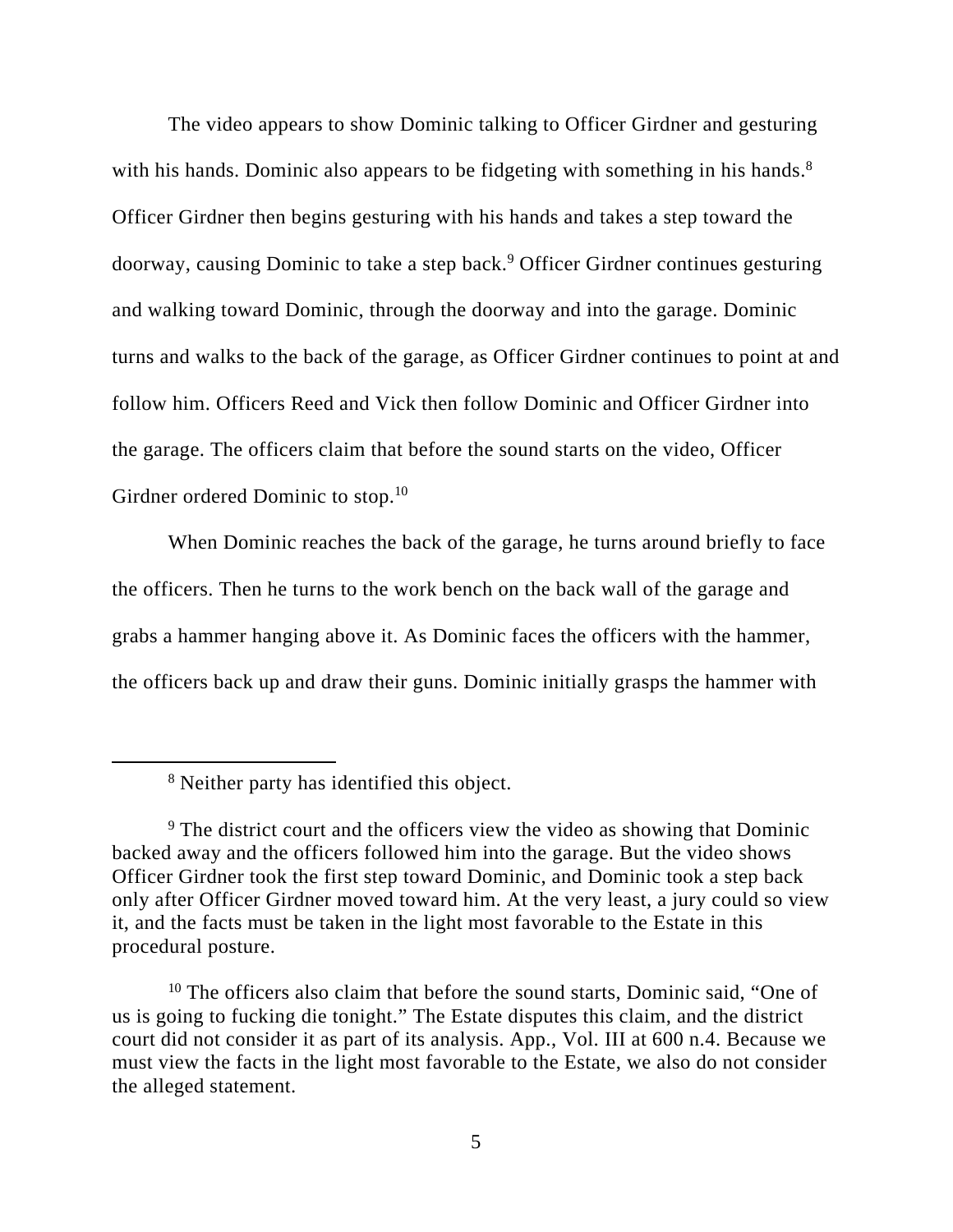both hands, as if preparing to swing a baseball bat. But then he drops his left hand down, holding it out in front of him as if to signal the officers to stop or to create distance between himself and them. Dominic holds the hammer in his right hand just above his head.

At this point, Officer Reed is standing in the middle of the three officers with Officer Girdner to Officer Reed's left, and Officer Vick to Officer Reed's right. The audio starts about this time and records the officers yelling at Dominic to drop the hammer. The officers repeatedly shout at Dominic, telling him to drop it, and he repeatedly refuses, saying "No." Ex. 7 at 00:30–00:40. During this exchange Dominic slowly moves to the officers' left, coming from behind furniture, so that the officers are the only obstruction between Dominic and the exit. Officer Girdner estimated there were about eight to ten feet between himself and Dominic.

At this point, Officer Reed states he has decided to "go less lethal," and he holsters his gun and pulls out his taser. The officers continue to order Dominic to drop the hammer, and Dominic responds, "I have done nothing wrong here, man. I'm in my house. I'm doing nothing wrong." Ex. 7 at  $0.45-0.49$ .<sup>11</sup> Officer Reed then takes a few steps toward Dominic, and Dominic says, "I see your taser." Ex. 7 at 00:50–00:52. An officer then yells, "Drop it now," and Dominic again says, "No."

<sup>&</sup>lt;sup>11</sup> Despite this statement, the wording in the district court's order, and the Estate's briefing that Dominic was killed in "his own garage," Aplt. Br. at 13, 20, the property was legally owned by Joy at the time of this incident. Dominic may have had permission to be on the property earlier that day or at other times to access the tools he kept in the garage.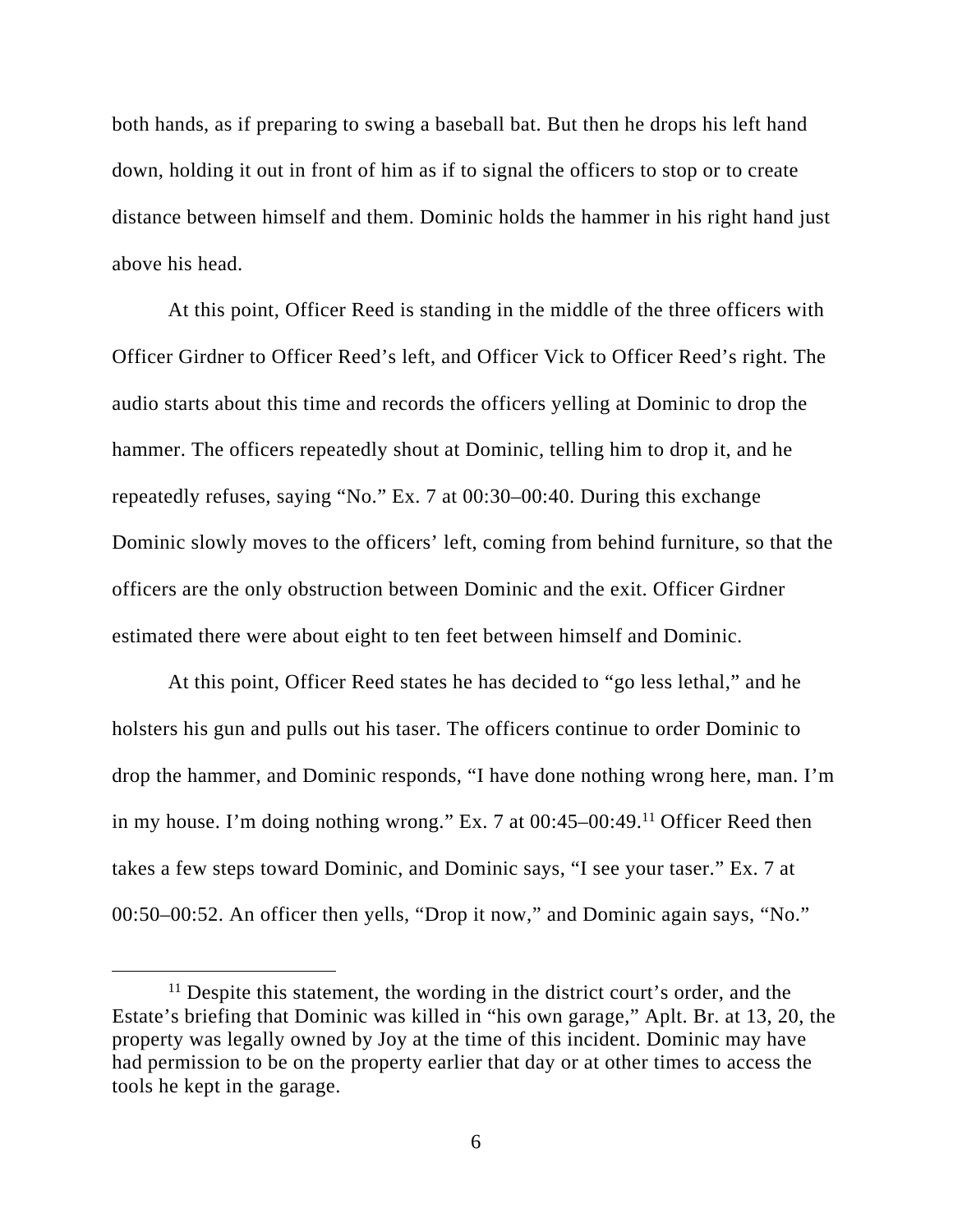Ex. 7 at 00:50–00:52. During this exchange, Dominic appears to pull the hammer back behind his head. But he is still talking to the officers, relatively calmly, with one hand outstretched. In response to Dominic's movement with the hammer, Officers Girdner and Vick fire multiple shots. Dominic doubles over into a squatting position as the bullets hit him. Still holding the hammer, he groans and raises the hammer. Officer Girdner fires again. The officers yell one last time for Dominic to drop the hammer, and he does. Next, the officers order Dominic to get on the ground and he rocks back, falling to the ground. Emergency Medical Services later transported Dominic to a hospital where he was pronounced dead.

### *B. Procedural History*

The Estate filed the operative Second Amended Complaint on October 23, 2018, in which it asserted a § 1983 claim against Officers Vick and Girdner as well as a *Monell* claim against the City of Tahlequah (the "City"). The officers and the City filed separate motions for summary judgment. The district court entered two orders on September 25, 2019: one granted summary judgment to the officers on the basis of qualified immunity and one granted summary judgment to the City. The Estate filed a timely appeal on October 25, 2019. The appeal challenges only the district court's grant of summary judgment to the officers.

#### **II. DISCUSSION**

#### *A. Standard of Review*

"We review grants of summary judgment based on qualified immunity de novo." *McCoy v. Meyers*, 887 F.3d 1034, 1044 (10th Cir. 2018) (quotation marks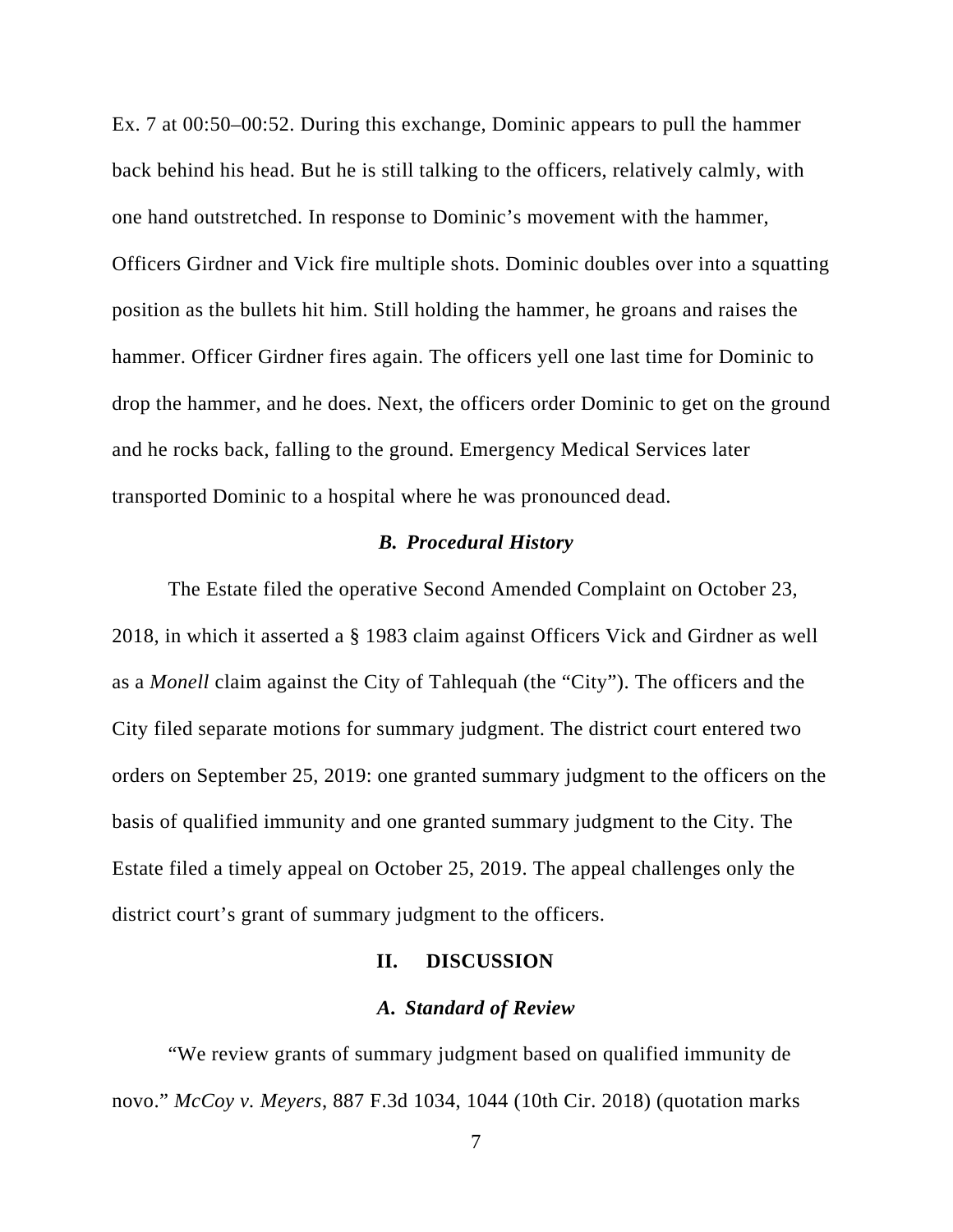omitted). We will affirm when "the movant shows that there is no genuine dispute as to any material fact and the movant is entitled to judgment as a matter of law." Fed. R. Civ. P. 56(a). "In applying this standard, we view the evidence and the reasonable inferences to be drawn from the evidence in the light most favorable to the nonmoving party." *Schaffer v. Salt Lake City Corp.*, 814 F.3d 1151, 1155 (10th Cir. 2016) (quotation marks omitted). "A fact is material if, under the governing law, it could have an effect on the outcome of the lawsuit." *Smothers v. Solvay Chems., Inc.,*  740 F.3d 530, 538 (10th Cir. 2014) (quotation marks omitted). "When the record on appeal contains video evidence of the incident in question . . . we will accept the version of the facts portrayed in the video . . . only to the extent that it 'blatantly contradict[s]' the plaintiff's version of events." *Emmett v. Armstrong*, 973 F.3d 1127, 1131 (10th Cir. 2020) (alterations in original) (quoting *Scott v. Harris*, 550 U.S. 372, 380 (2007)).

#### *B. Legal Background*

#### **1. Qualified Immunity**

"The doctrine of qualified immunity shields officials from civil liability so long as their conduct 'does not violate clearly established statutory or constitutional rights of which a reasonable person would have known.'" *Mullenix v. Luna*, 557 U.S. 7, 11 (2015) (per curiam) (quoting *Pearson v. Callahan*, 555 U.S. 223, 231 (2009)). A defendant's assertion of qualified immunity from suit under 42 U.S.C. § 1983 results in a presumption of immunity. *Estate of Smart by Smart v. City of Wichita*, 951 F.3d 1161, 1168 (10th Cir. 2020). A plaintiff "can overcome this presumption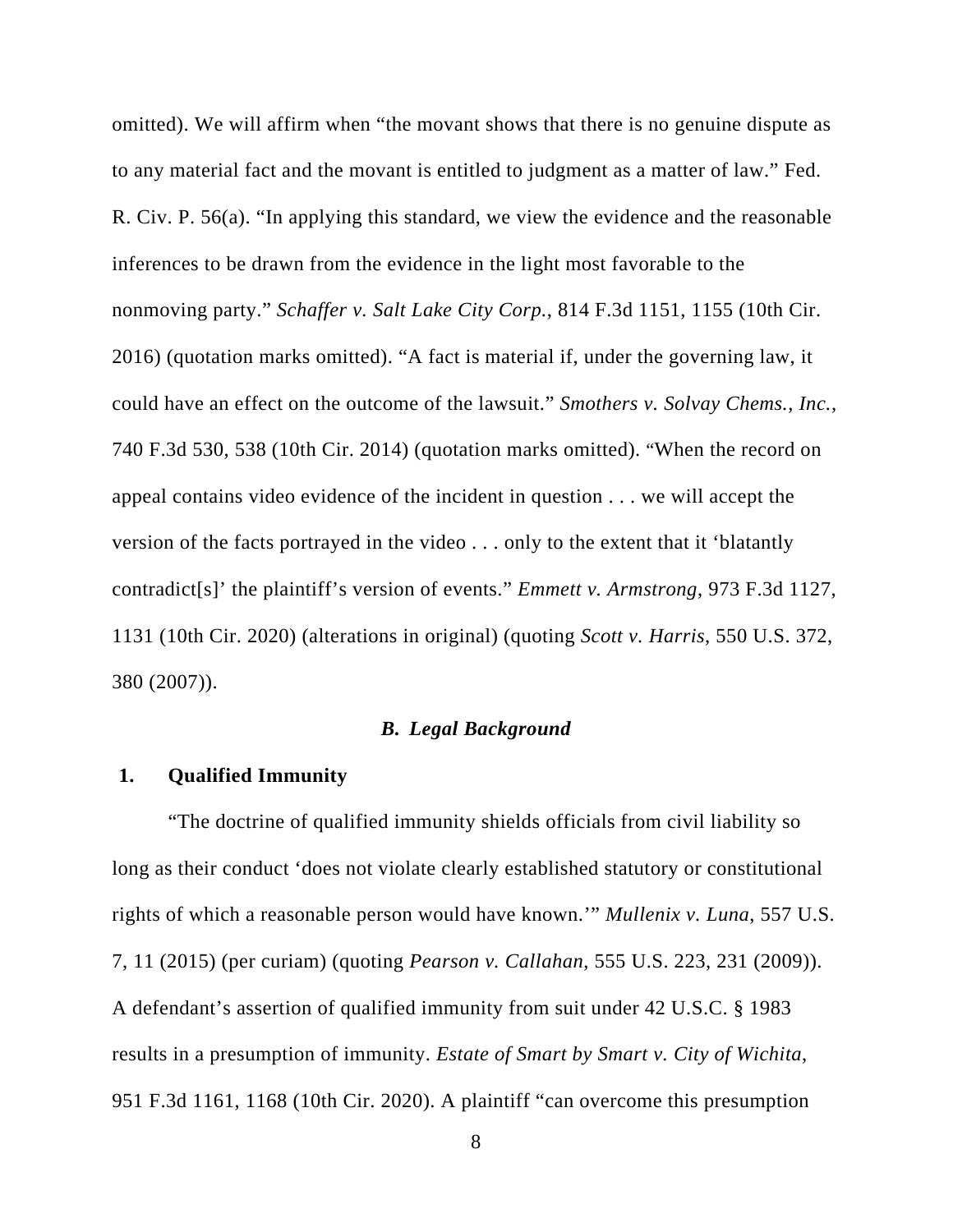only by showing that (1) the officers' alleged conduct violated a constitutional right, and (2) it was clearly established at the time of the violation, such that every reasonable official would have understood, that such conduct constituted a violation of that right." *Reavis ex rel. Estate of Coale v. Frost*, 967 F.3d 978, 984 (10th Cir. 2020) (citation and internal quotation marks omitted). The plaintiff must satisfy both prongs to overcome a qualified immunity defense, and we may exercise our discretion as to which prong to address first. *See Pearson,* 555 U.S. at 236.

#### **2. Excessive Force Under the Fourth Amendment**

"Excessive force claims can be maintained under the Fourth, Fifth, Eighth, or Fourteenth Amendment, depending on where the plaintiff finds himself in the criminal justice system at the time of the challenged use of force." *McCowan v. Morales*, 945 F.3d 1276, 1282–83 (10th Cir. 2019) (internal quotation marks omitted). Where, as here, the alleged excessive force occurred prior to arrest, it is the Fourth Amendment that applies. *Estate of Booker v. Gomez*, 745 F.3d 405, 419 (10th Cir. 2014).

"To state an excessive force claim under the Fourth Amendment, plaintiffs must show *both* that a seizure occurred and that the seizure was unreasonable." *Thomas v. Durastanti*, 607 F.3d 655, 663 (10th Cir. 2010) (internal quotation marks omitted). "[A]pprehension by the use of deadly force is a seizure subject to the reasonableness requirement of the Fourth Amendment." *Tennessee v. Garner*, 471 U.S. 1, 7 (1985). Reasonableness is "judged from the perspective of a reasonable officer on the scene, rather than with the 20/20 vision of hindsight." *Graham v.*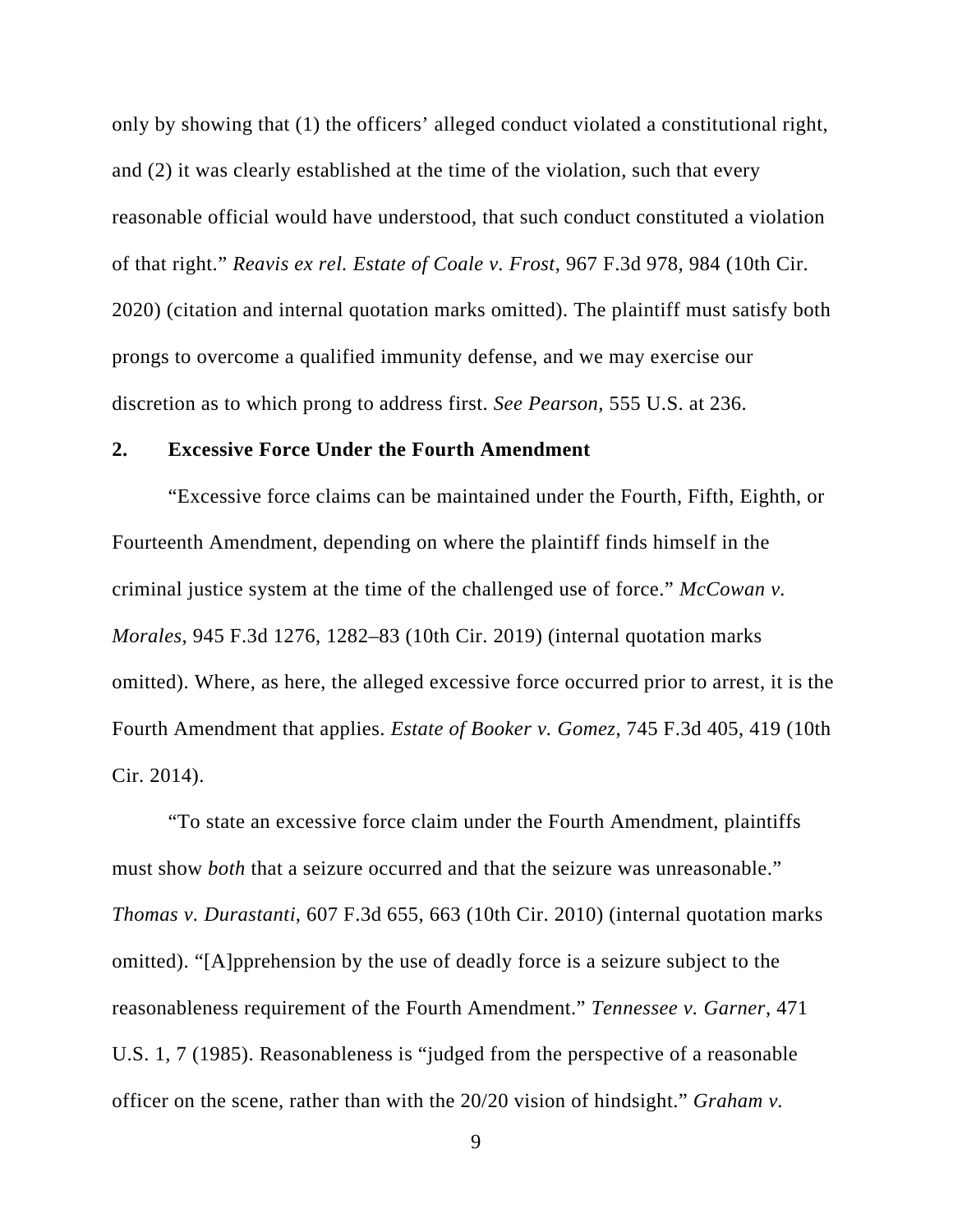*Connor*, 490 U.S. 386, 396 (1989). "The calculus of reasonableness must embody allowance for the fact that police officers are often forced to make split-second judgments—in circumstances that are tense, uncertain, and rapidly evolving—about the amount of force that is necessary in a particular situation." *Id.* at 396–97.

"[T]he 'reasonableness' inquiry in an excessive force case is an objective one: the question is whether the officers' actions are 'objectively reasonable' in light of the facts and circumstances confronting them, without regard to their underlying intent or motivation." *Id.* at 397. This is a "totality of the circumstances" analysis. *Garner*, 471 U.S. at 8–9. When considering "the facts and circumstances of each particular case," we specifically consider three factors outlined by the Supreme Court in *Graham*: (1) "the severity of the crime at issue," (2) "whether the suspect poses an immediate threat to the safety of the officers or others," and (3) "whether he is actively resisting arrest or attempting to evade arrest by flight." 490 U.S. at 396. We need touch only briefly on the first and third factors, which the district court found favored the Estate, because the parties largely agree the district court evaluated them correctly.12

<sup>&</sup>lt;sup>12</sup> The officers argue with regard to the first factor that "[a]lthough the initial encounter only involved a misdemeanor trespass the actions of [Dominic] during the encounter raised concern . . . including [Dominic's] 'fidgety' stance and refusal to be patted down for weapons . . . [and] intentional retreat into the garage." Aple. Br. at 15 (quoting App., Vol. I at 198). But the officers do not claim they suspected Dominic of a more severe crime. And the officers do not address the third factor at all. The Estate, for its part, does not disagree with the district court's analysis of the first and third factors, but asserts these factors were improperly underweighted.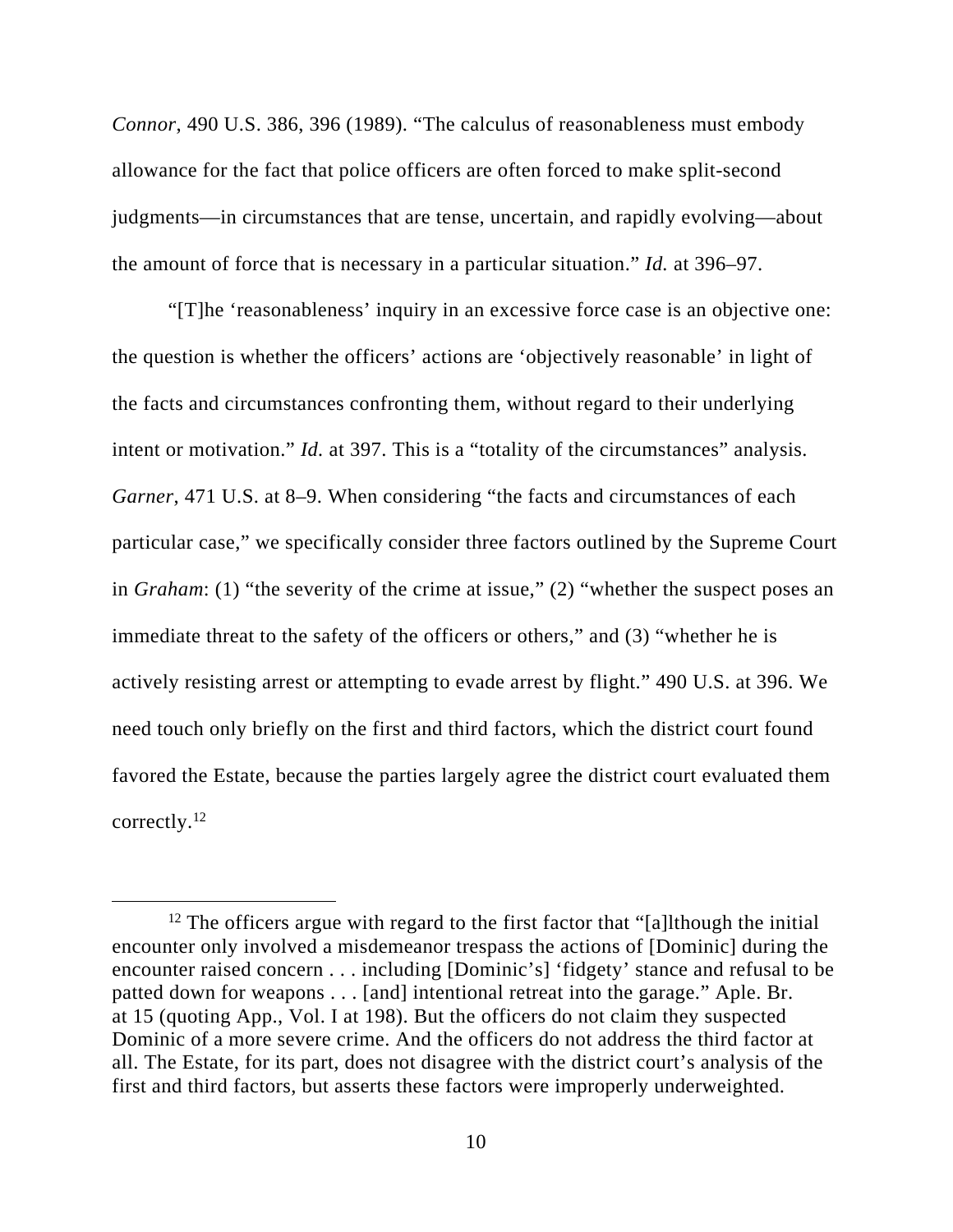Our precedents instruct that the *Graham* factors are applied to conduct which is "immediately connected" to the use of deadly force. *Romero v. Bd. of Cnty. Comm'rs of Cnty. of Lake*, 60 F.3d 702, 705 n.5 (10th Cir. 1995) (quotation marks omitted). Officers' conduct prior to the seizure is also relevant to this inquiry: "The reasonableness of [officers'] actions depends both on whether the officers were in danger at the precise moment that they used force and on whether [their] own reckless or deliberate conduct during the seizure unreasonably created the need to use such force." *Sevier v. City of Lawrence*, 60 F.3d 695, 699 (10th Cir. 1995) (footnote omitted). We have held that even when an officer uses deadly force in response to a clear threat of such force being employed against him, the *Graham* inquiry does not end there. *Allen v. Muskogee*, 119 F.3d 837, 839, 841 (10th Cir. 1997) (holding a rational jury could conclude officers' reckless conduct created lethal situation and that would constitute a violation of a decedent's Fourth Amendment rights). Instead, we consider whether the *Graham* factors were met under the totality of the circumstances, including whether the officers approached the situation in a manner they knew or should have known would result in escalation of the danger. *See id*. at 841.

For example, in *Allen*, the decedent, Terry Allen, "left his home after an altercation with his wife and children." 119 F.3d at 839. The altercation was reported to police, along with information that Mr. Allen had several guns and ammunition with him and had threatened family members. *Id.* Shortly thereafter, Mr. Allen's sister reported that Mr. Allen was parked in front of her house and was threatening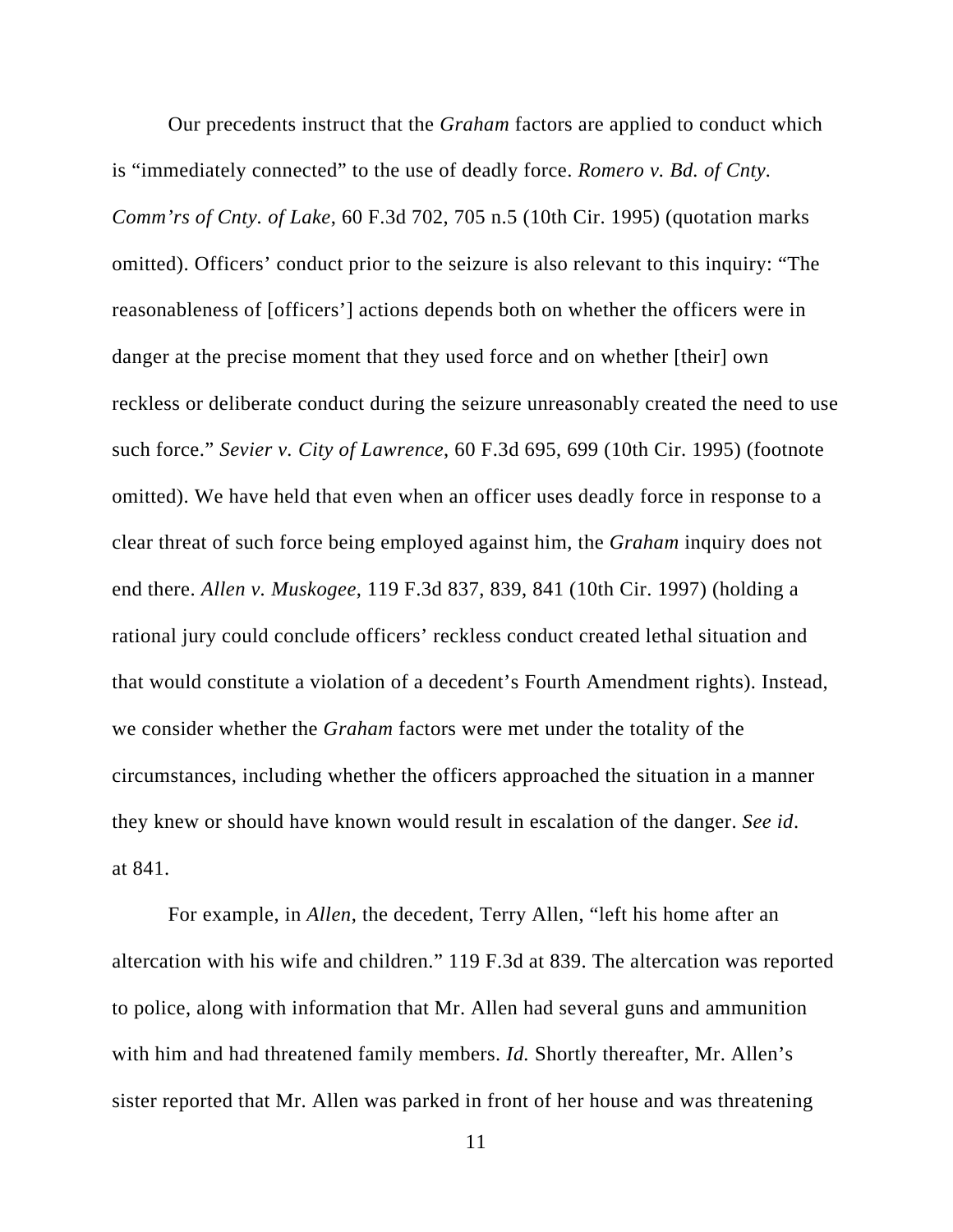suicide. *Id.* When police arrived, Mr. Allen was "sitting in the driver's seat with one foot out of the vehicle. He had a gun in his right hand, which was resting on the console between the seats." *Id.* After removing the bystanders, a Lieutenant Smith repeatedly told Mr. Allen to drop the gun, but he refused. *Id.* Two additional officers arrived on the scene, and the situation soon escalated:

Lt. Smith then reached into the vehicle and attempted to seize Mr. Allen's gun, while Officer [McDonald] held Mr. Allen's left arm. Officer Bryan Farmer, who arrived with Officer [McDonald], approached Mr. Allen's car from the passenger side, and attempted to open a passenger side door. Mr. Allen reacted by pointing the gun toward Officer Farmer, who ducked and moved behind the car. Mr. Allen then swung the gun toward Lt. Smith and Officer McDonald, and shots were exchanged. Lt. Smith and Officer McDonald fired a total of twelve rounds into the vehicle, striking Mr. Allen four times. The entire sequence, from the time Lt. Smith arrived to the time Mr. Allen was killed, lasted approximately ninety seconds.

*Id.* Mr. Allen's estate sued, asserting that the officers used excessive force. After the district court granted the individual officers summary judgment on the ground their actions did not violate the Fourth Amendment, we reversed, holding that "the officers' preceding actions were so 'immediately connected' to Mr. Allen's threat of force that they should be included in the reasonableness inquiry," and that "a reasonable jury could conclude . . . that the officers' actions were reckless and precipitated the need to use deadly force." *Id.* at 841 (quoting *Romero*, 60 F.3d at 705 n.5).

 We reached a similar conclusion in *Estate of Ceballos*. There, Quianna Vigil called police to report her husband Jamie Ceballos "was in their driveway with a baseball bat 'acting crazy,' and that he was drunk and probably on drugs." *Estate of*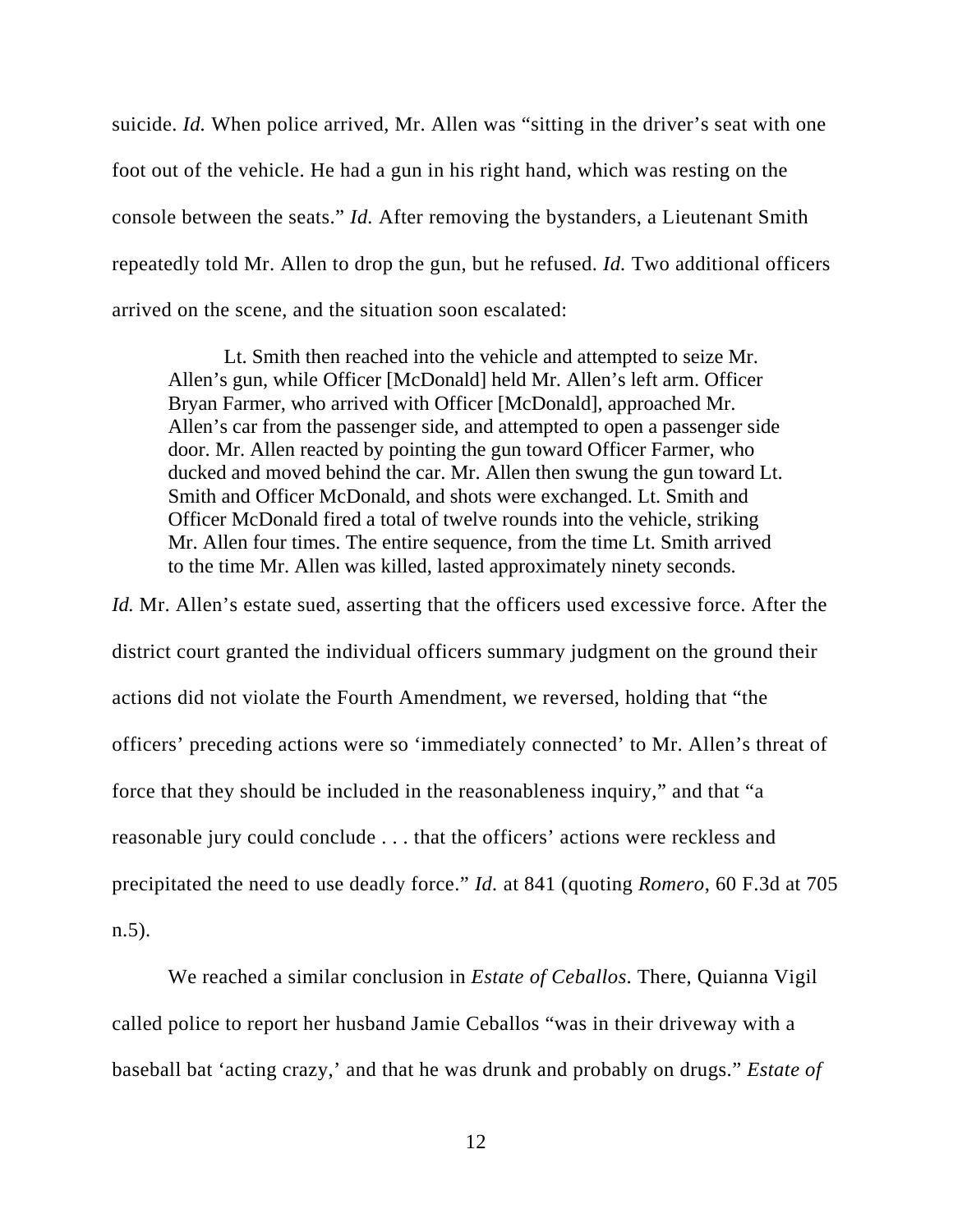*Ceballos*, 919 F.3d at 1208–09. Ms. Vigil indicated she had left the home but wanted Mr. Ceballos removed so she could return to put her seventeen-month-old child to bed. *Id.* at 1209. Defendant William Husk and several other police officers responded, finding Mr. Ceballos alone in the driveway. *Id.* at 1209–10. They repeatedly ordered Mr. Ceballos to drop his bat, but instead he went into his garage. *Id.* at 1210. Officer Husk drew his firearm and another officer drew a taser. *Id.* Mr. Ceballos then came out of the garage and began advancing toward the officers, who did not retreat. *Id.* at 1210–11. Instead, they repeatedly ordered him to drop the bat. *Id.* at 1210. When Mr. Ceballos did not comply, Officer Husk fired, killing him. *Id.*  at 1211.

 Mr. Ceballos's family sued, claiming the officers acted recklessly, thereby creating the need for deadly force. We agreed, and further concluded that our earlier "decision in *Allen* would have put a reasonable officer on notice that the reckless manner in which Husk approached Ceballos and his precipitous resort to lethal force violated clearly established Fourth Amendment law." *Id.* at 1220.

We also applied *Allen* in *Hastings v. Barnes*, 252 F. App'x 197 (10th Cir.  $2007$ ) (unpublished).<sup>13</sup> There, Todd Hastings telephoned Family and Children

<sup>&</sup>lt;sup>13</sup> Although this decision is unpublished, we relate the facts in some detail to explain why we find it persuasive. *See Noreja v. Comm'r, SSA*, 952 F.3d 1172, 1176 (10th Cir. 2020) ("[I]n appropriate circumstances [we look] to an unpublished opinion if its rationale is persuasive and apposite to the issue presented."); 10th Cir. R. 32.1(A) ("Unpublished decisions are not precedential, but may be cited for their persuasive value.").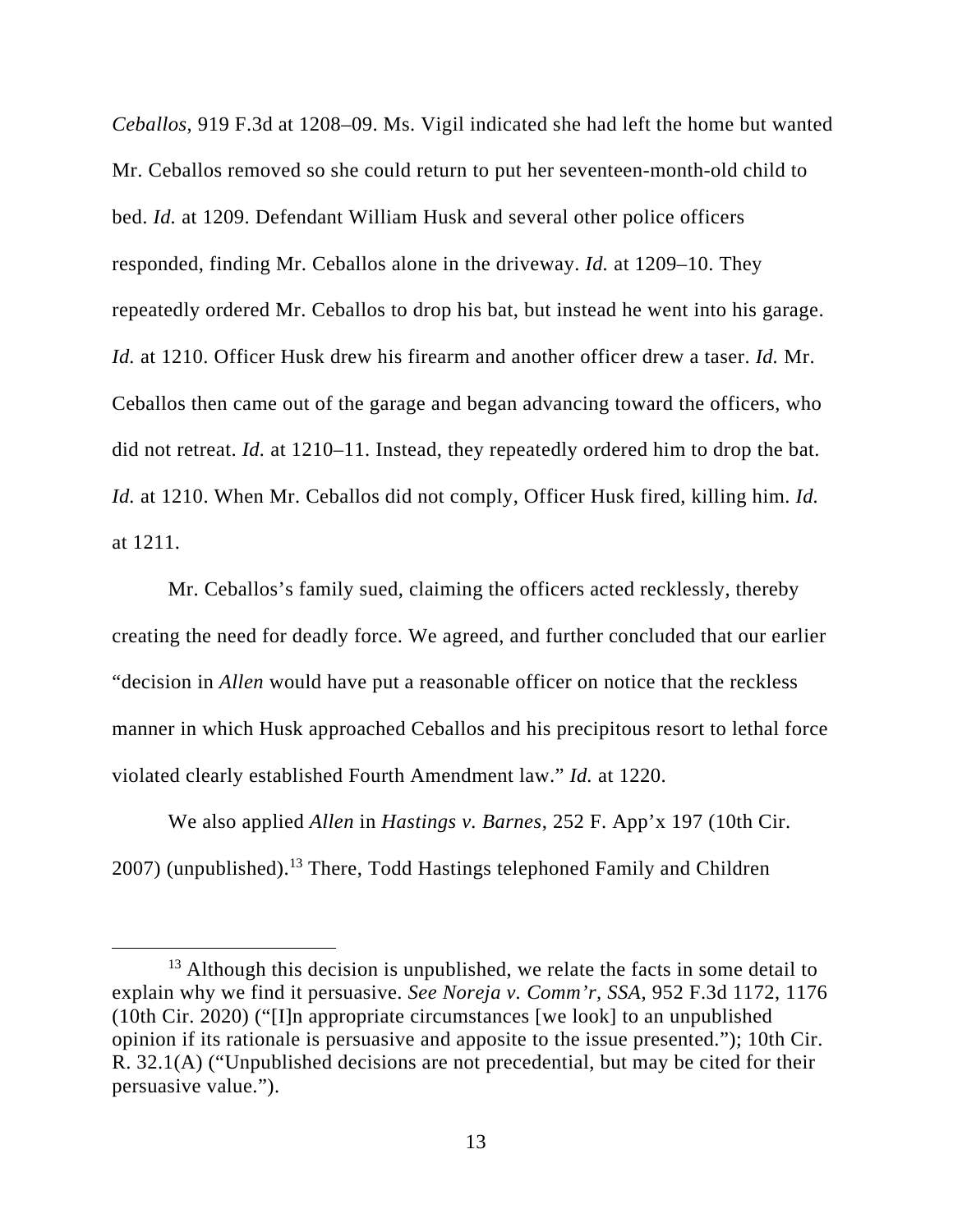Services, expressing thoughts of suicide and a plan to asphyxiate himself. *Id.* at 198. Four police officers responded to perform a well-being check, after being informed that Mr. Hastings was suicidal, non-violent, and not known to be armed. *Id.* at 198-99. The officers arrived at Mr. Hastings's residence, engaged him in conversation, and confirmed he had threatened to harm himself. *Id.* at 199. When an officer asked Mr. Hastings to step onto the front porch and talk, Mr. Hastings seemed nervous and said he wanted to get his shoes. *Id.* Before Mr. Hastings could shut the door, one officer blocked it with his foot and all four officers entered the house and cornered Mr. Hastings in his bedroom. *Id.* As the officers opened the bedroom door, Mr. Hastings picked up a Samurai sword, initially holding it "in a defensive manner, not aggressively." *Id.* at 199–200. The officers repeatedly told Mr. Hastings to put the sword down, but he did not comply *Id.* at 200. When one of the officers employed pepper-spray, Mr. Hastings "turned the sword toward the officers and began moving toward them." *Id.* The officers "attempted to retreat[,] but it was too crowded in the bedroom's doorway." *Id.* Two of the officers fired at Mr. Hastings, killing him. *Id.*

Mr. Hastings's brother sued the officers who fired shots. *Id.* at 198. The officers moved for summary judgment on the issue of qualified immunity, but the district court denied their motion. *Id.* On appeal, this court affirmed.

We acknowledged that, "[a]t the moment of the shooting, [Mr. Hastings] was advancing toward [the officers] with the sword." *Id.* at 203. Thus, "viewed in isolation, the shooting was objectively reasonable under the Fourth Amendment." *Id.* Nevertheless, we looked to *Allen* and *Sevier*, along with *Medina v. Cram*, 252 F.3d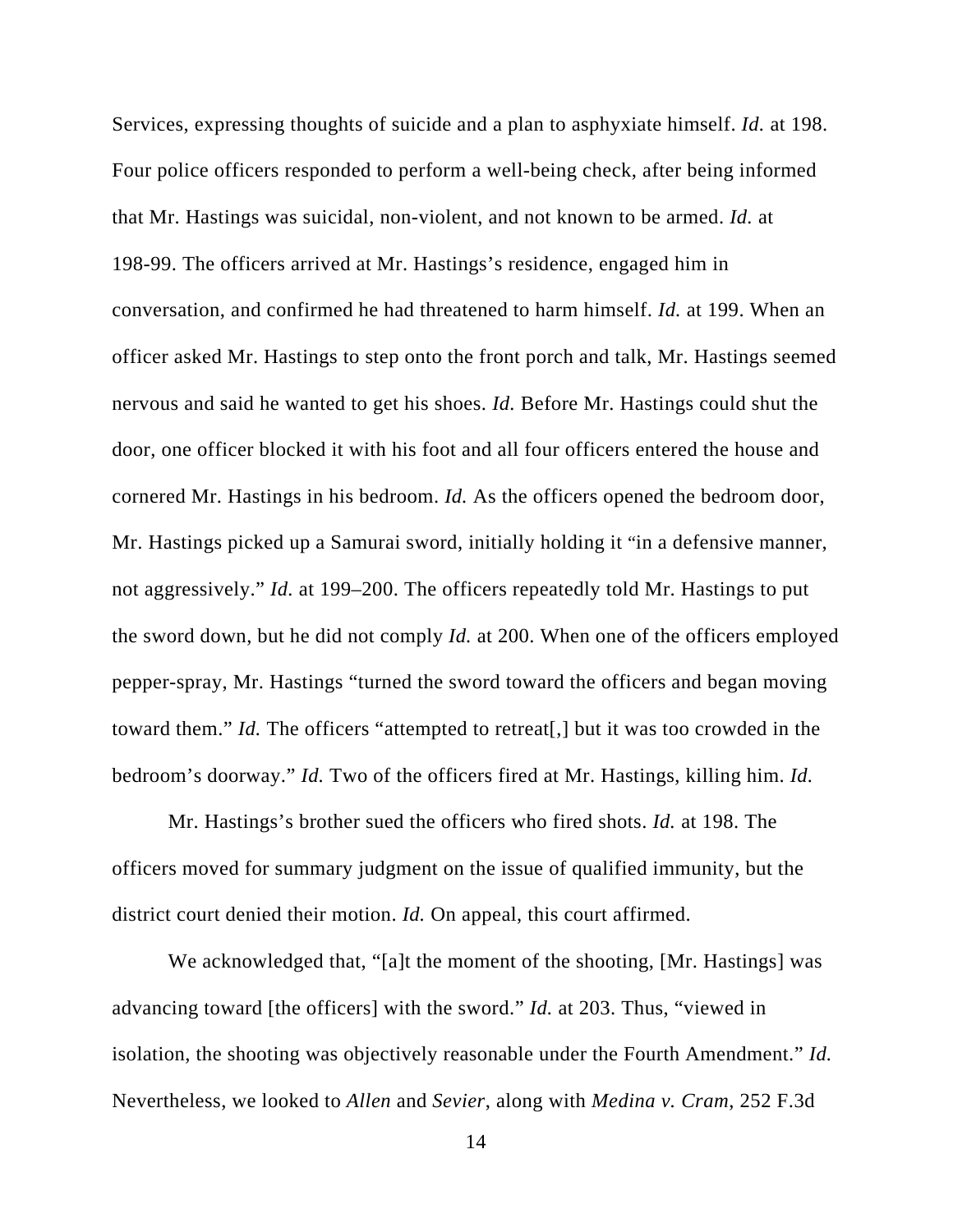1124, 1132 (10th Cir. 2001), and *Jiron v. City of Lakewood*, 392 F.3d 410, 415 (10th

Cir. 2004), for the general principle that officers' reckless and deliberate conduct in

creating a situation requiring deadly force may result in a Fourth Amendment

violation. *Id.*

Applying that principle, we held that

viewing the facts in the light most favorable to [the plaintiff], a constitutional violation occurred. [Mr. Hastings] was not a criminal suspect. He was a potentially mentally ill/emotionally disturbed individual who was contemplating suicide and had called for help. Rather than attempt to help [Mr. Hastings, the officers] crowded themselves in [his] doorway (leaving no room for retreat), issued loud and forceful commands at him and peppersprayed him, causing him to become even more distressed. At the time they pepper-sprayed him, [Mr. Hastings] was not verbally or physically threatening them. At least one of the officers heard [Mr. Hastings] say "'help me'" or "'they are coming to get me.'" (R. App. at 210.) Although [Mr. Hastings] had a sword, his stance, at least up until the time he was pepper-sprayed, was defensive not aggressive, posing no threat to anyone but himself. A reasonable jury could find that under these facts [the officers'] actions unreasonably escalated the situation to the point deadly force was required.

*Id.* (footnote omitted). Moreover, we held the officers were put on notice this would be a violation by *Allen* and *Sevier*, which "clearly establish[ed] that an officer acts unreasonably when he aggressively confronts an armed and suicidal/emotionally disturbed individual without gaining additional information or by approaching him in a threatening manner" *Id.* at 206.

*Allen, Ceballos,* and *Hastings* teach that the totality of the facts to be considered in determining whether the level of force was reasonable includes any immediately connected actions by the officers that escalated a non-lethal situation to a lethal one. Accordingly, the totality of the circumstances includes application of the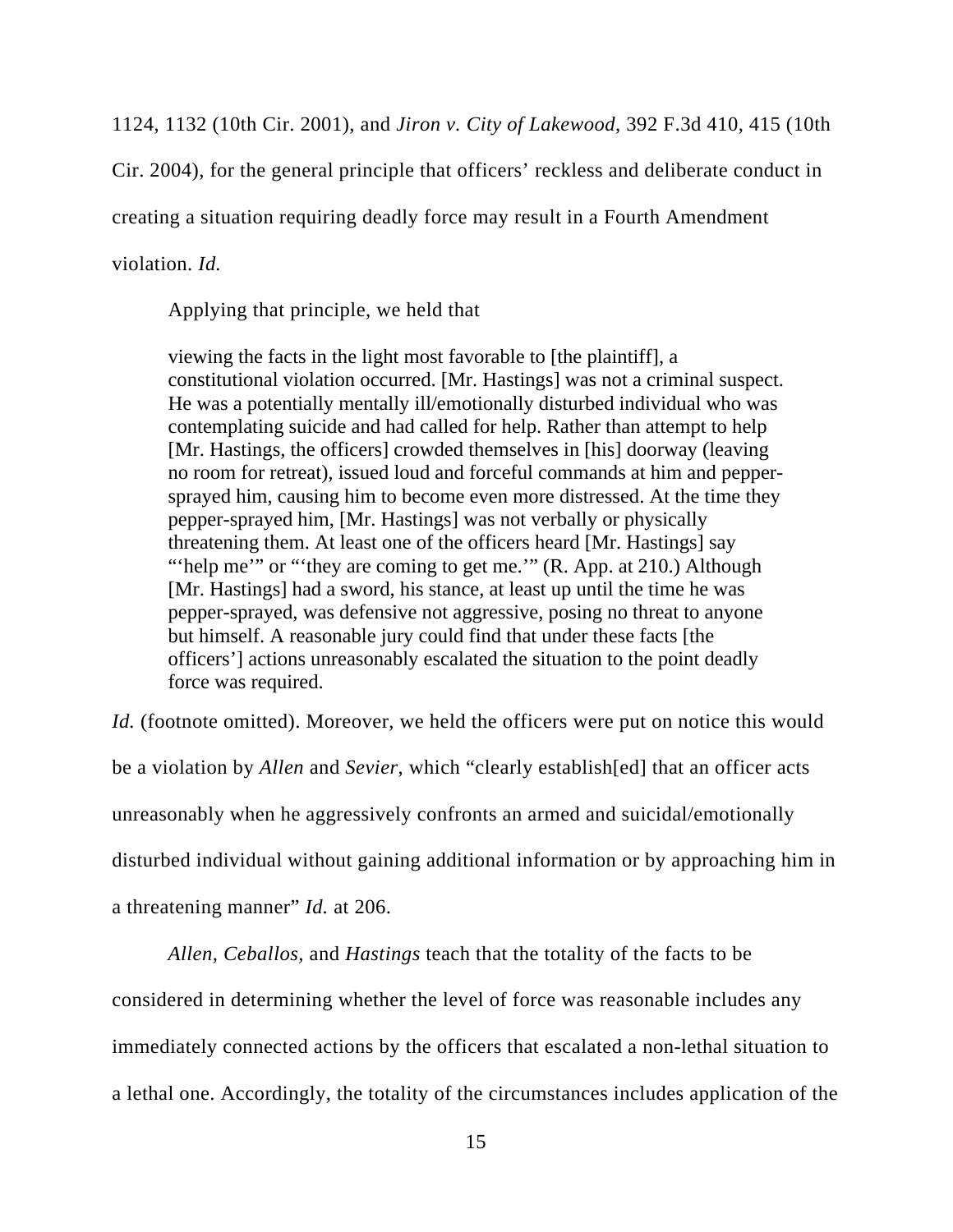*Graham* and *Estate of Larsen* factors to the full encounter, from its inception through the moment the officers employed force.

#### *C. Analysis*

 The Estate makes three arguments why the officers are liable: (1) the use of deadly force was not justified when the officers opened fire because Dominic's movements were defensive; (2) Officer Girdner's final shot was unjustified because even if Dominic originally presented a threat, he was no longer a threat when Officer Girdner fired the final shot; and (3) even if the use of deadly force was justified at the instance of shooting, the officers are nonetheless liable because they recklessly and deliberately created the circumstances necessitating deadly force. The officers argue that Dominic posed a serious threat to their safety through his aggressive actions, justifying the use of deadly force, and that Dominic's arming himself with the hammer was not the result of their actions. The parties also dispute whether, if the officers' conduct violated Dominic's rights, decisions from the Supreme Court or this court clearly established such conduct was unlawful.

 The district court agreed with the officers, but it did so based on findings from the video evidence that demonstrate a failure to view that evidence in the light most favorable to the Estate. First, the district court found Dominic precipitated the retreat into the garage. As indicated, we conclude that a reasonable jury could view the video as showing that Officer Girdner took the first step forward, and Dominic responded by moving deeper into the garage. The district court also described Dominic's conduct in the garage, right before shots were fired, as "rais[ing] the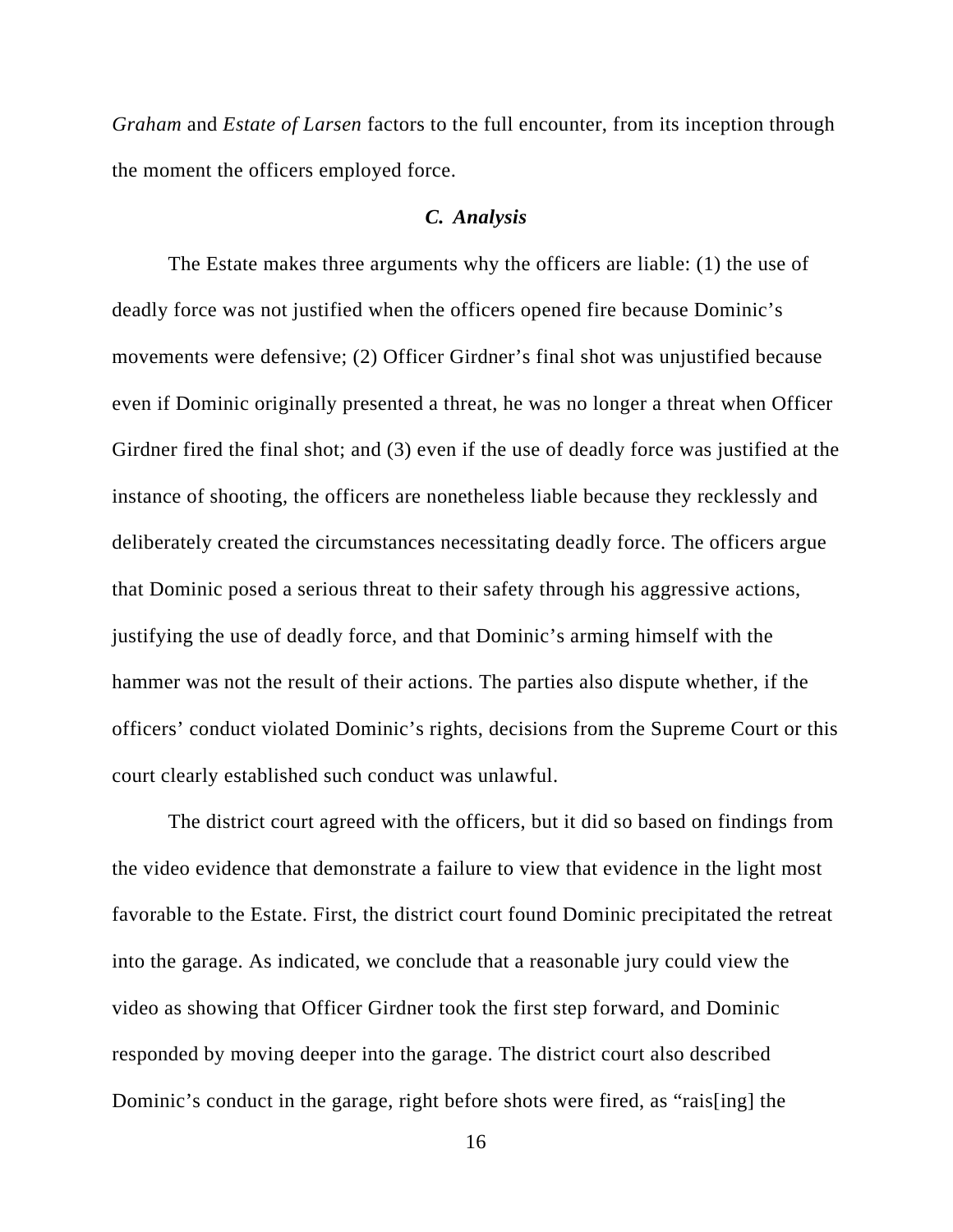hammer still higher as if he might be preparing to throw it, or alternatively, charge the officers." App., Vol. III at 600. Although this is one fair interpretation of the video, we are not convinced it is the only way it can be viewed. A reasonable jury could find that Dominic was assuming a defensive, rather than an aggressive, stance.

Viewing the facts in the light most favorable to the nonmoving party—that Dominic acted defensively—does not, by itself, warrant reversal if the facts, properly construed, still support qualified immunity. We undertake that analysis now, ultimately concluding that, if the facts are found by the jury in the light most favorable to the Estate, the officers are not entitled to qualified immunity. We therefore reverse the decision of the district court.

#### **1. Constitutional Violation**

To determine whether a reasonable jury could find that the officers violated Dominic's constitutional right to be free from excessive force, we apply the *Graham*  factors to the facts in the light most favorable to the Estate. For purposes of discussion, we consider the first and third factors before turning to the crucial second factor.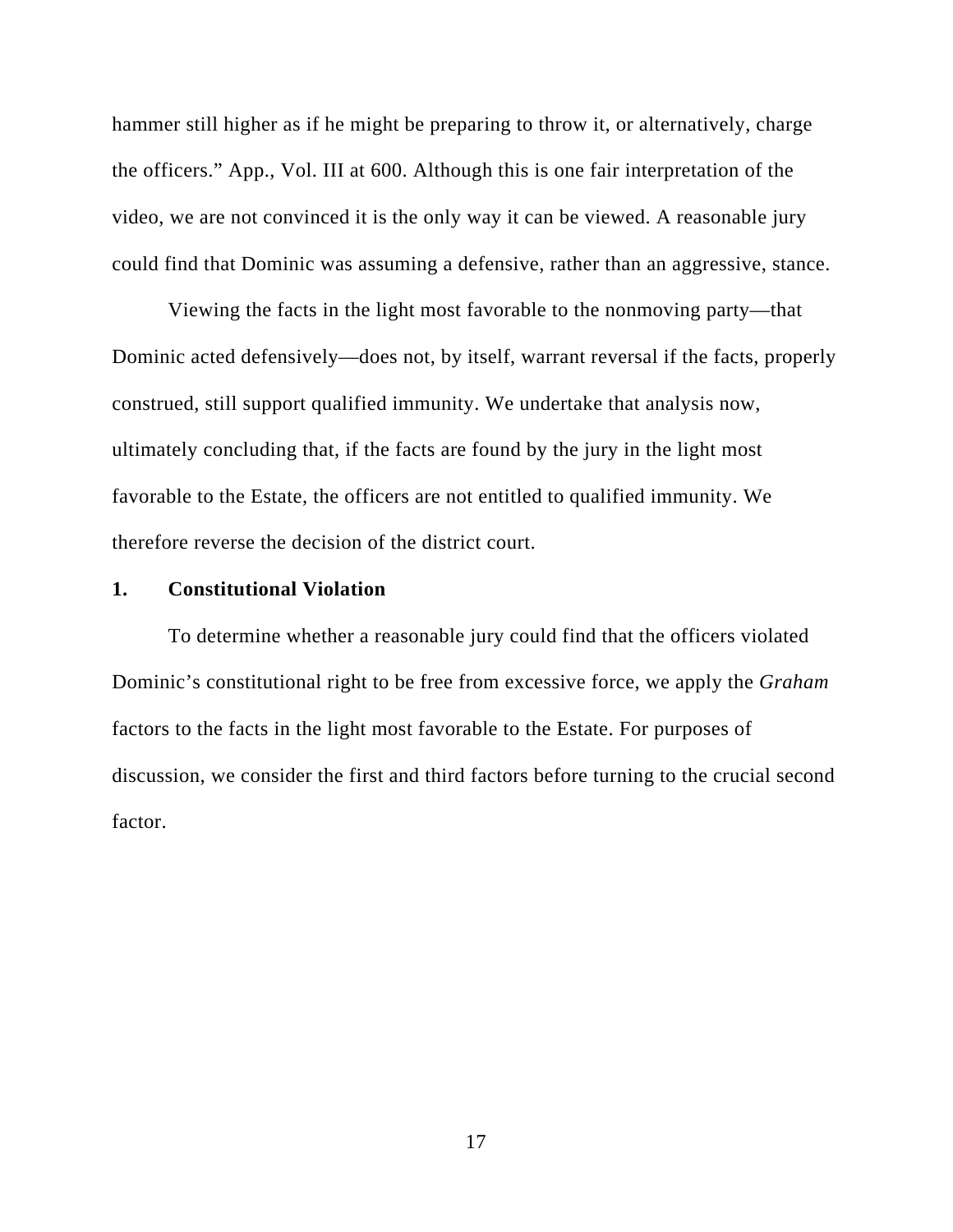#### *a. The Graham factors*

#### i. Severity of the crime

Based on the 911 call, the officers may have had probable cause to believe the initial encounter involved misdemeanor trespass.<sup>14</sup> It is undisputed that the officers knew Dominic was Joy's ex-husband, he was intoxicated, and Joy wanted him removed from the property. There is no indication from the body camera video that Dominic was violent or otherwise belligerent at the beginning of his encounter with the officers. Accordingly, the severity of this nonviolent misdemeanor is low. When the severity of the crime is low, such as when the alleged crime was a misdemeanor or unaccompanied by violence, this factor weighs against an officer's use of force. *See Fogarty v. Gallegos*, 523 F.3d 1147, 1160 (10th Cir. 2008) (concluding the severity of the crime was low when the suspect engaged in disorderly conduct, a petty misdemeanor under New Mexico law, "and the amount of force used should have been reduced accordingly").

#### ii. Active resistance or evasion of arrest

It is undisputed that the officers did not intend to arrest Dominic when they first encountered him in the garage doorway. If the officers had no intent to arrest Dominic, he could not have been actively resisting arrest or attempting to evade

 $14$  Although the dispatcher on the 911 call told Joy that Dominic would be arrested for public intoxication, neither the district court nor the parties identify this as the crime at issue.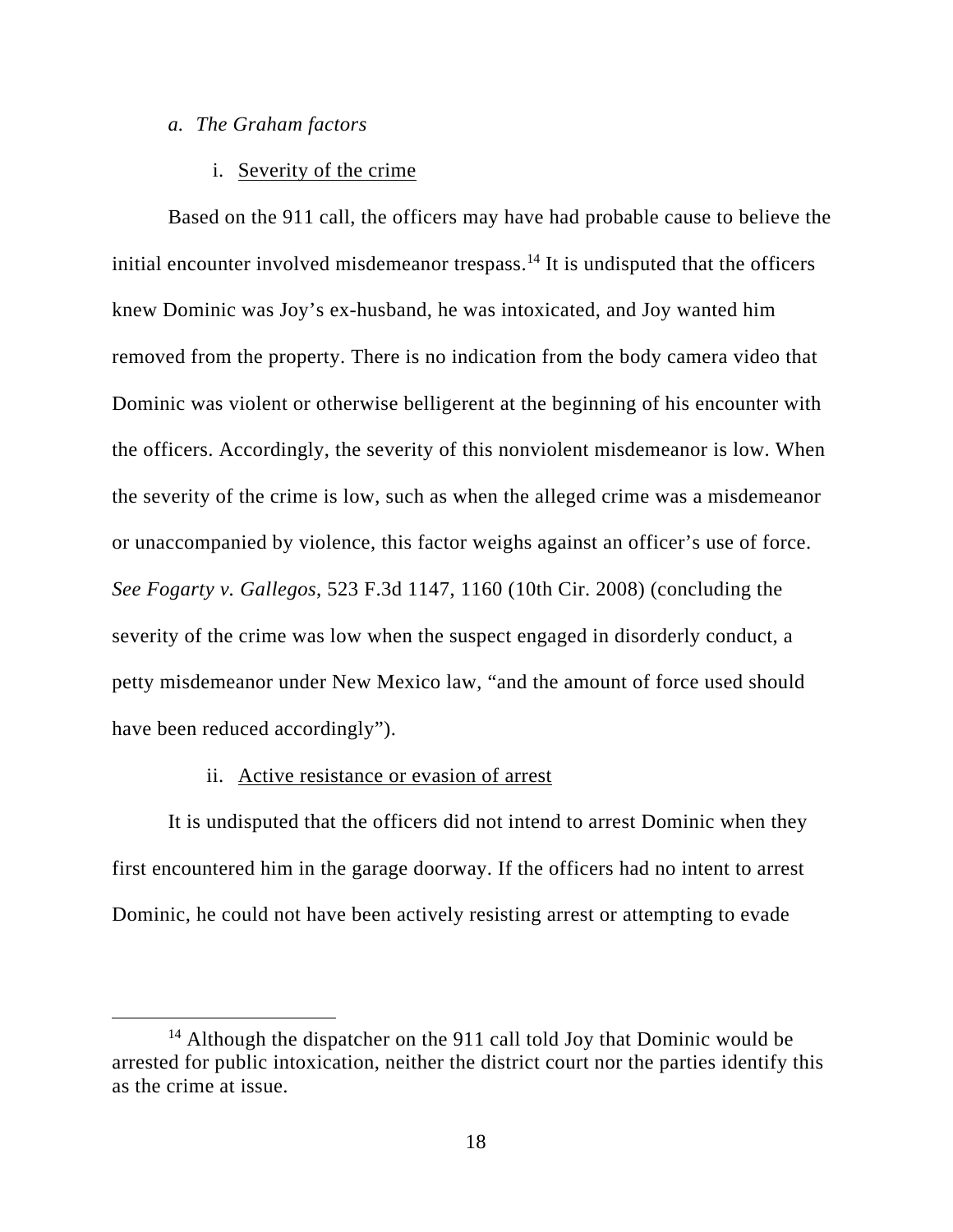arrest by flight when he backed into the garage in response to Officer Girdner's approach.

The first and third *Graham* factors therefore weigh against finding the officers' use of force reasonable.

#### iii. Immediacy of threat

"The second *Graham* factor . . . is undoubtedly the 'most important' and fact intensive factor in determining the objective reasonableness of an officer's use of force." *Pauly v. White*, 874 F.3d 1197, 1215–16 (10th Cir. 2017) (quoting *Bryan v. MacPherson*, 630 F.3d 805, 826 (9th Cir. 2010)). This is particularly true in deadly force cases, because "deadly force is justified only if a reasonable officer in the officer's position would have had probable cause to believe that there was a threat of serious physical harm to himself or others." *Cordova v. Aragon*, 569 F.3d 1183, 1192 (10th Cir. 2009).

In evaluating the degree of threat we consider "(1) whether the officers ordered the suspect to drop his weapon, and the suspect's compliance with police commands; (2) whether any hostile motions were made with the weapon towards the officers; (3) the distance separating the officers and the suspect; and (4) the manifest intentions of the suspect." *Estate of Larsen ex rel. Sturdivan v. Murr*, 511 F.3d 1255, 1260 (10th Cir. 2008).

The Estate makes three arguments as to why the second *Graham* factor should weigh in its favor. First, it contends Dominic did not pose a threat of serious physical harm because he was "'armed' only with a hammer . . ., did not charge or lunge at the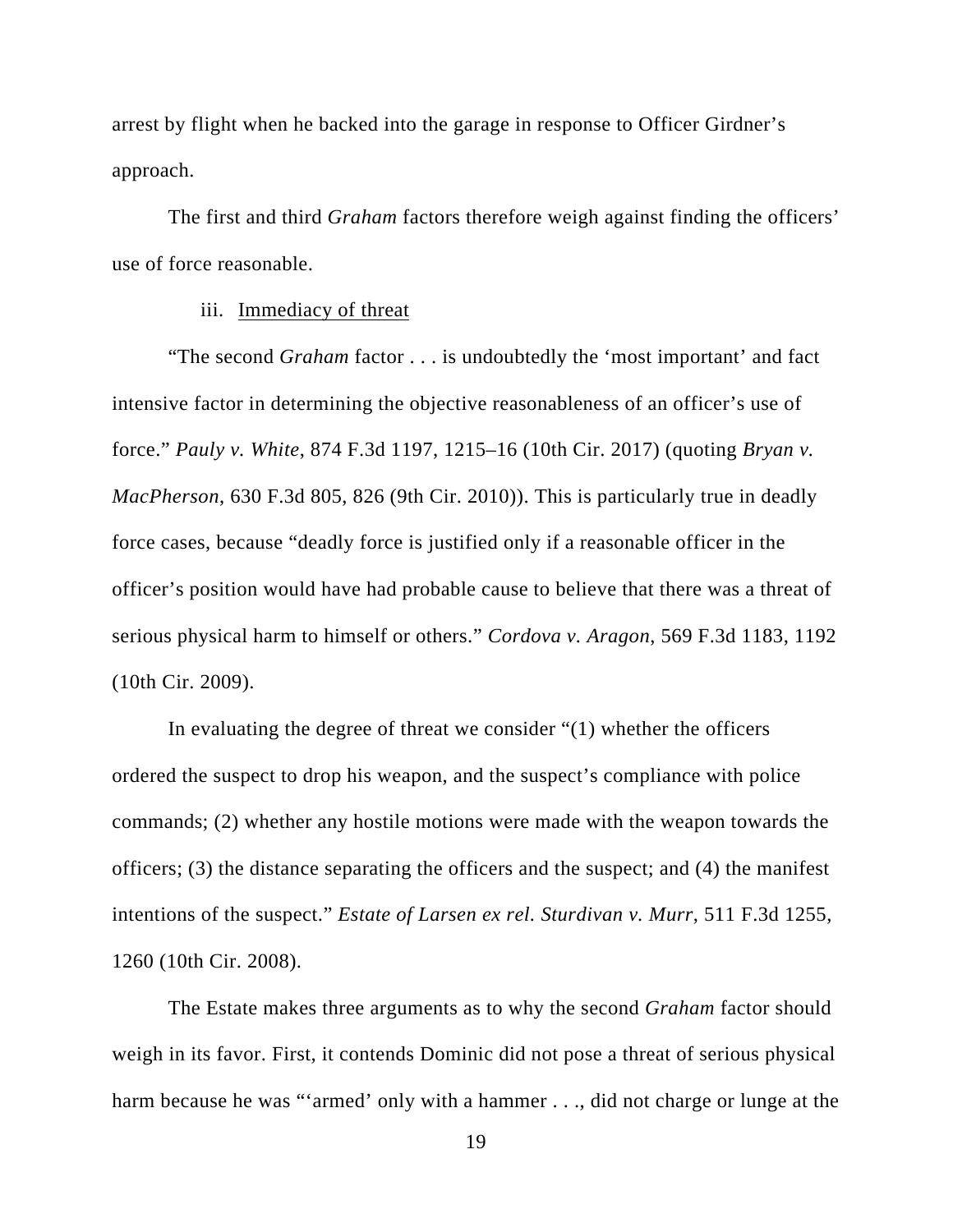[o]fficers and did not swing or slash the hammer toward the [o]fficers." Aplt. Br. at 16. According to the Estate, when Dominic moved the hammer back behind his head, he did so "in a defensive stance." Aplt. Br. at 17. Second, the Estate contends, "there was clearly no reasonable basis for [Officer] Girdner to fire another shot into [Dominic] after he was already, and obviously, critically wounded, crouched over and helpless." Aplt. Br. at 20. Third, the Estate argues "any *arguable* threat posed by [Dominic] was directly attributable to the officers' own reckless or deliberate conduct during the seizure." Aplt. Br. at 18.

The officers disagree and argue that, by refusing to put the hammer down, Dominic indisputably posed a threat to them. They suggest Dominic was "rais[ing] the hammer higher" and taking "a stance which looked like he was going to charge at the officers or throw the hammer at them," and they thus reasonably believed he posed an immediate threat of serious bodily injury. Aple. Br. at 16–17. With respect to the final shot, Officer Girdner contends he fired in response to Dominic "yell[ing] out and rais[ing] the hammer again." Aple. Br. at 17. Thus, the officers contend, the use of deadly force was reasonable.

There is no dispute Dominic repeatedly refused to obey the officers' commands to drop his weapon. It is also undisputed that Officer Girdner was within eight to ten feet of Dominic. And Officer Reed, having moved in with his taser, was even closer.

Whether Dominic made any hostile movements toward the officers is less clear. Viewing the evidence in the light most favorable to the Estate, Dominic moves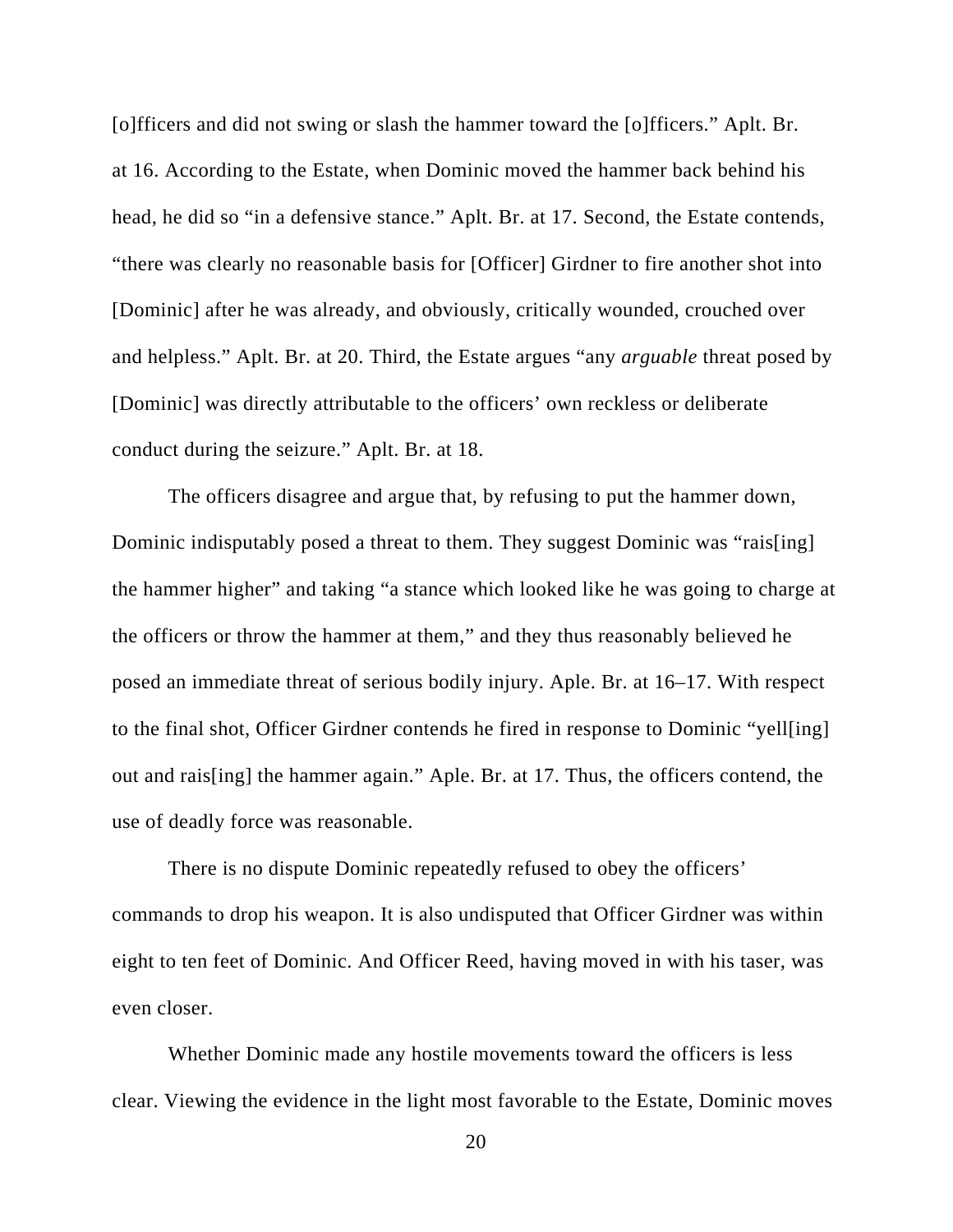the hammer behind his head in a defensive stance, and Dominic does not charge or lunge at the officers.

Dominic's manifest intentions are also susceptible to conflicting interpretations. Although Dominic does raise the hammer above his head, the video shows no winding up movements made by Dominic in preparation of throwing it at the officers. Moreover, immediately before raising the hammer in response to Officer Reed's approach, Dominic says, in a relatively calm manner, "I have done nothing wrong here, man. I'm in my house. I'm doing nothing wrong." Ex. 7 at 00:45–00:49. Thus, while the district court's interpretation of the video evidence is plausible, a reasonable jury could conclude Dominic did not make any movements to put the officers in fear of serious physical harm. This does not end the inquiry, however, because "[t]he 'reasonableness' of a particular use of force must be judged from the perspective of a reasonable officer on the scene, rather than with the 20/20 vision of hindsight." *Graham*, 490 U.S. at 396. Accordingly, we must analyze whether the officers may have reasonably misperceived this conduct, which we do in part II.C.1.a.v, *infra.* Before undertaking that analysis, however, we first apply the *Graham* factors to the final shot, which is separately challenged by the Estate.

#### iv. The final shot

The Estate argues that even if the initial shots could be justified, the final shot—fired while Dominic was wounded and on the ground—cannot be. In *Estate of Smart*, we considered a similar claim. There, we explained that where an officer has an "opportunity to perceive that any threat had passed by the time he fired his final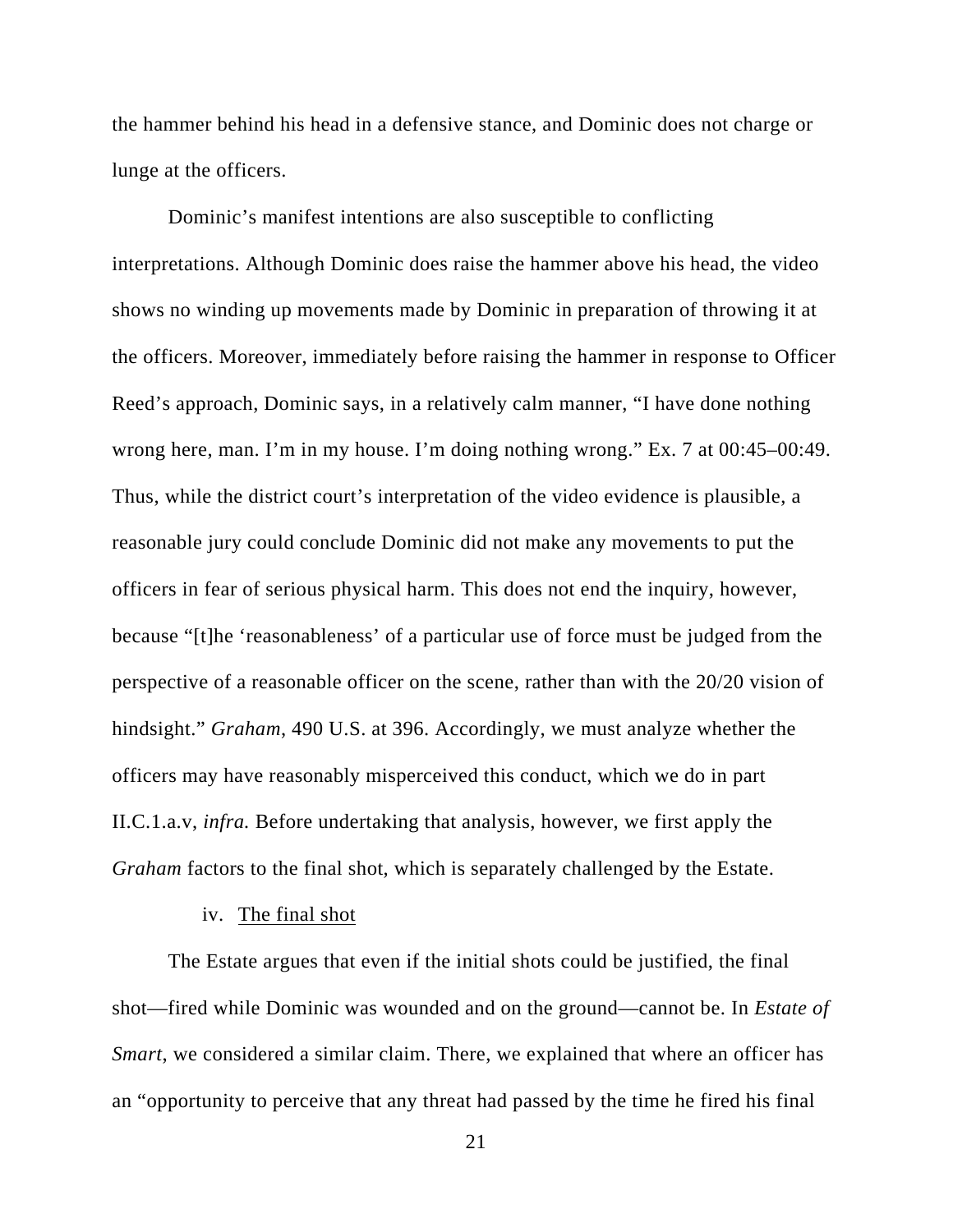shots," he violates the Fourth Amendment by shooting anyway. 951 F.3d at 1175–76. The Estate argues that occurred here. The officers disagree, painting the garage encounter as a rapidly developing, highly charged incident that required them to make split-second decisions. Aple. Br. at 19–20 (quoting *Plumhoff v. Rickard*, 572 U.S. 765, 777 (2014) ("It stands to reason that, if police officers are justified in firing at a suspect in order to end a severe threat to public safety, the officers need not stop shooting until the threat has ended.")). *See also Cordova*, 569 F.3d at 1188 ("Reasonableness 'must be judged from the perspective of a reasonable officer on the scene,' who is 'often forced to make split-second judgments—in circumstances that are tense, uncertain, and rapidly evolving—about the amount of force that is necessary in a particular situation.'") (quoting *Graham*, 490 U.S. at 396–97).

It is true that the speed of the encounter makes it difficult to separate the analysis of the first shots and the final one. The first and third factors from *Graham*—the severity of the crime and whether Dominic was evading arrest—are not altered by the intervening shots. Applying the *Estate of Larsen* factors to assess the immediacy of the threat under the second *Graham* factor, Dominic's failure to comply with police commands continued after the first shots and the distance between the officers and Dominic did not materially change, although the officers appear to take a step back. With respect to hostile movements and manifest intent, there are at most two seconds between the initial shots and the last one, during which Dominic does appear to lift the hammer. But he is in a crouched position and angled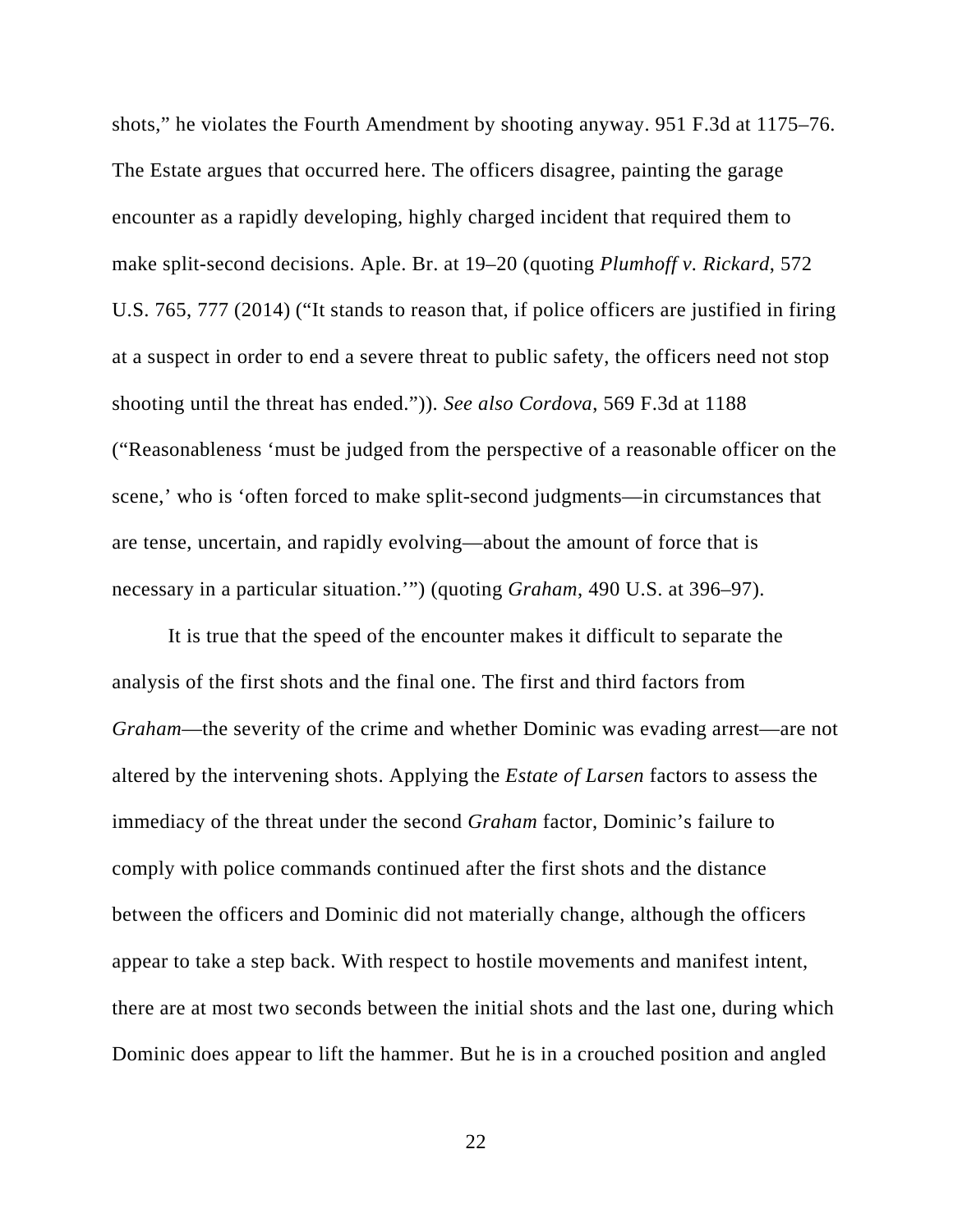away from the officers when he does so, and it is unclear whether the cry he utters is due to pain or aggression.

Thus, as with the initial volley, the circumstances surrounding the final shot are subject to different interpretations. And those facts are part of the totality of the circumstances that we must consider in determining whether the officers are entitled to qualified immunity.

#### v. Reasonable mistake

Even if the officers misperceived Dominic's defensive movements as aggressive, they are entitled to qualified immunity if the misperception was reasonable. *Estate of Turnbow v. Ogden City*, 386 F. App'x 749, 753 (10th Cir. 2010) (unpublished) ("The officers are not required to be correct in their assessment of the danger presented by the situation, only that their assessment be objectively reasonable."). This applies both to the officers' possible misperception that Dominic's defensive movements were aggressive prior to firing and to Officer Girdner's possible misperception that Dominic remained a threat after the first volley of shots.

That Dominic had only a hammer rather than a gun or other long-range weapon, was engaging verbally with the officers, and never dropped his left arm from what can be interpreted as a defensive position, could allow a jury to find that the officers unreasonably misperceived his raising the hammer as an aggressive movement. And that Dominic was on his knees angled away from the officers when he again raised the hammer could allow a jury to conclude Officer Girdner's final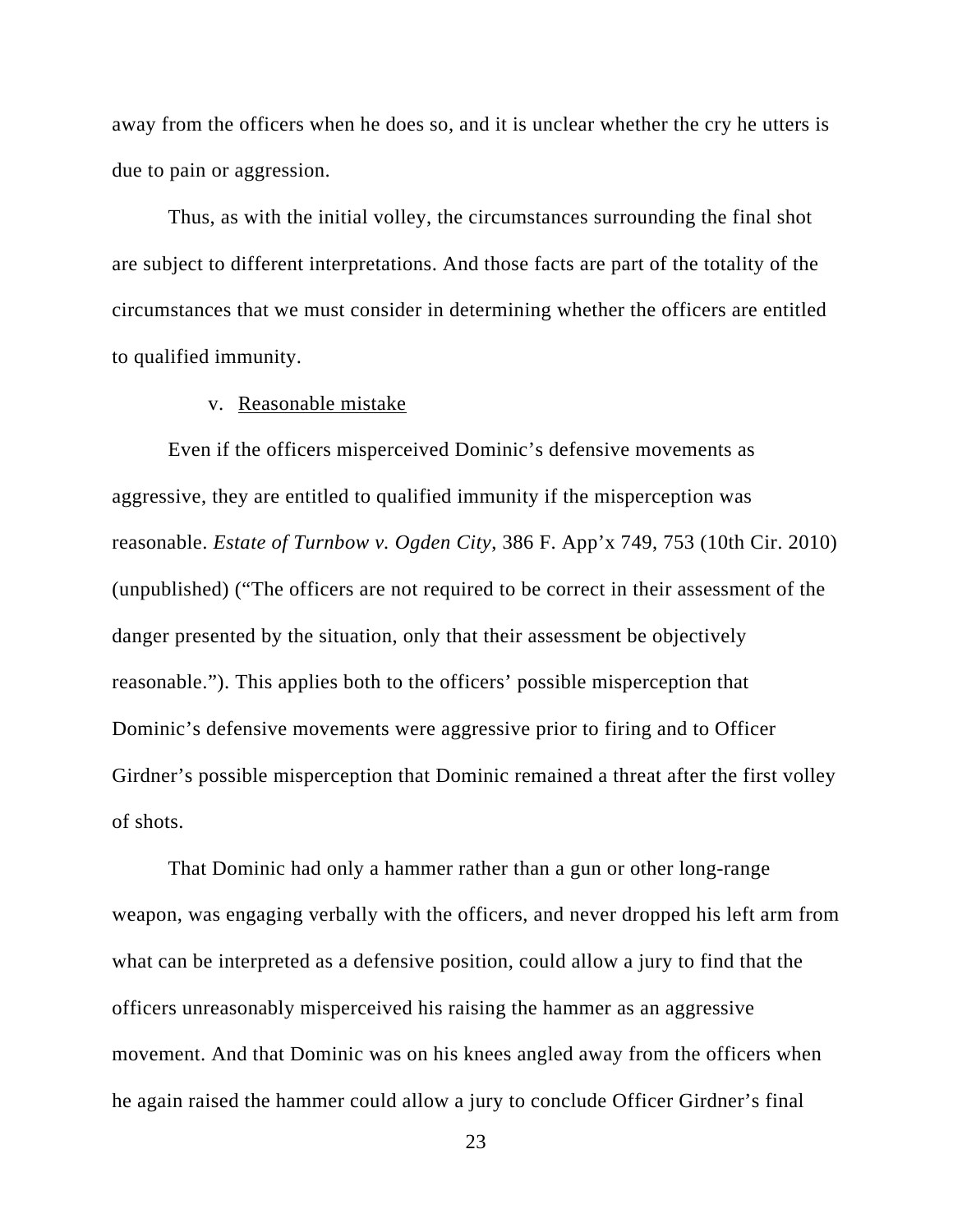shot was also based on an unreasonable misperception of Dominic as a continuing threat. To be sure, a reasonable jury could also find the officers acted reasonably under the circumstances they perceived, even if they were mistaken.

Taken together, the *Graham* factors as applied to the few seconds in which Dominic was wielding a hammer would present a close call on whether summary judgment was proper. But we need not and do not reach any conclusion on that issue because our review is not limited to that narrow timeframe. Instead, we consider the totality of circumstances leading to the fatal shooting, including the actions that resulted in Dominic being cornered in the back of the garage by three armed police officers. *See Sevier*, 60 F.3d at 699 ("The reasonableness of [officers'] actions depends both on whether the officers were in danger at the precise moment that they used force and on whether [their] own reckless or deliberate conduct during the seizure unreasonably created the need to use such force." (footnote omitted)).

#### *b. Conduct of police officers*

The district court found "no issue for a reasonable jury" as to whether the officers' conduct toward Dominic unreasonably created the need for the use of deadly force. App., Vol. III at 603. The district court likely arrived at this conclusion based on its view that Dominic "backed up and then turned and walked away from [Officer] Girdner to the back of the garage." App., Vol. III at 599. But, as explained, the video seems to depict Officer Girdner taking the first step toward Dominic, causing Dominic to step back from the side door into the garage. Then, as Officer Girdner continues to move forward, Dominic retreats further into the garage, eventually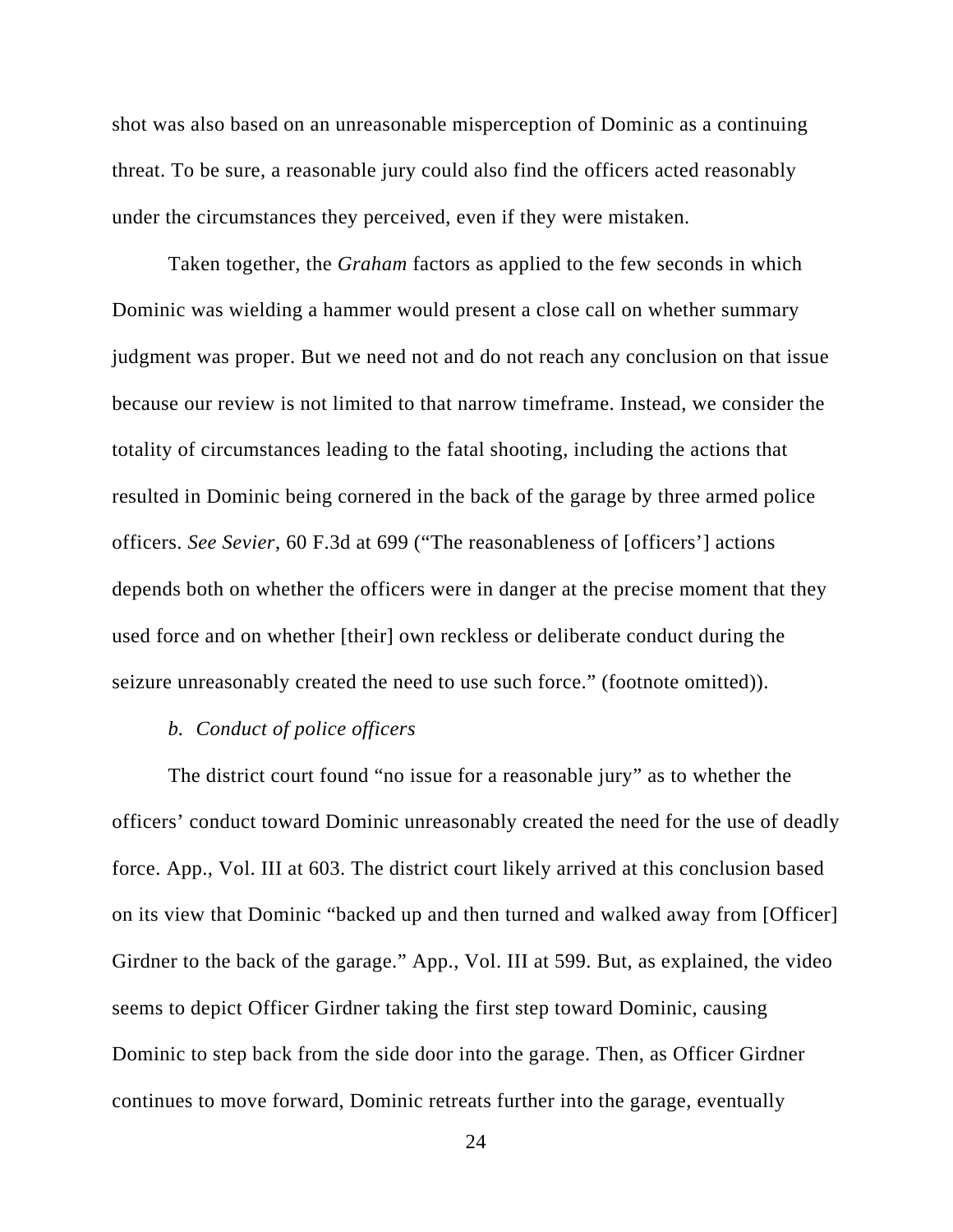reaching the work bench and retrieving the hammer. When the encounter began, the officers had no basis for an involuntary frisk<sup>15</sup> and no intention of arresting Dominic.

When the video is viewed in the light most favorable to the Estate, Officer Girdner backs Dominic into the garage and the other officers follow. By the time Dominic turns around to face the officers, he is effectively cornered in the garage. The three officers, who claimed they had no intention of arresting him and wanted only to get him a ride out of there, are now blocking the only exit from the garage and the only path to the ride that Dominic claims is on the way. Dominic, who the officers knew to be intoxicated, then grabs a hammer and extends one arm toward the officers. When Dominic pulls the hammer back, he does so in response to Officer Reed's advance with the taser.<sup>16</sup> Thus, we must determine whether a jury could conclude Officer Girdner's initial advance toward Dominic and the officers'

<sup>16</sup> Because Officer Reed is not a defendant, the reasonableness of his actions, *i.e.*, his advancement toward Dominic with the taser, is not at issue in this case.

<sup>&</sup>lt;sup>15</sup> Officer Girdner stated he asked to pat Dominic down because he "acted" nervous and fidgety when I encountered him," App., Vol. I at 198, and "was wearing clothes at the time where it would have been . . . easy to conceal a weapon," App., Vol. II at 326. But the "fidgeting," according to Officer Reed, was Dominic touching his own chest. App., Vol. II at 354–55. This movement was accompanied by Dominic stating "Look, I don't have anything" in response to Officer Girdner's request to pat him down. App., Vol. II at 354–55. A jury could therefore disbelieve Officer Girdner's testimony that Dominic was fidgeting prior to the request, believing instead Officer Reed's testimony that, not only was the fidgeting a response to the request, it was made as part of Dominic's overall communication that he was unarmed. Further, "nervousness alone cannot support reasonable suspicion." *United States v. Harris*, 313 F.3d 1228, 1236 (10th Cir. 2002) (quotation marks omitted). In the absence of an argument to the contrary from the officers, we assume Officer Girdner lacked reasonable suspicion for an involuntary pat down.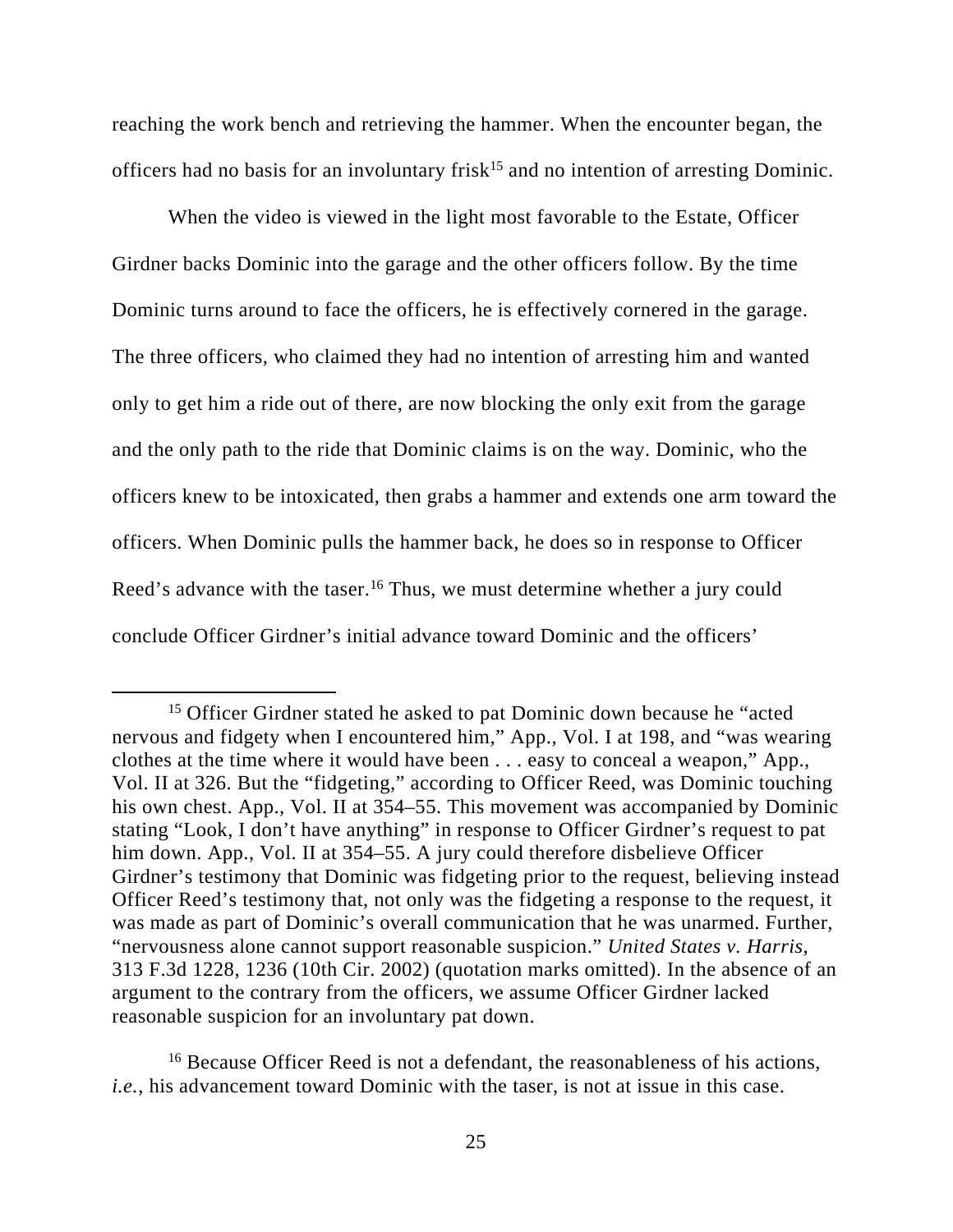subsequent cornering of Dominic in the back of the garage recklessly created the situation that led to the fatal shooting.

The Estate claims the jury could reach that finding, pointing to our decisions in *Allen v. Muskogee*, 119 F.3d 837 (10th Cir. 1997), and *Estate of Ceballos v. Husk*, 919 F.3d 1204 (10th Cir. 2019). We agree those decisions are instructive. As discussed above, in each of those decisions we held officers violated the Fourth Amendment where they recklessly confronted armed and impaired individuals, creating the need for the use of deadly force.

Here, after Dominic declined Officer Girdner's request to frisk him, Officer Girdner advanced toward Dominic, and Dominic retreated into the garage. All three officers followed, cornering Dominic in the garage where he armed himself with a hammer. The full encounter, from the request to frisk to Dominic's collapse on the floor, took less than a minute and is properly considered as part of the totality of the circumstances. *See Allen*, 119 F.3d at 841 ("The entire incident, from the time [the officer] arrived to the time of the shooting, took only ninety seconds. Clearly, the officers' preceding actions were so immediately connected to Mr. Allen's threat of force that they should be included in the reasonableness inquiry." (internal quotation marks omitted)).

As in *Allen* and *Estate of Ceballos*, the officers here advanced upon an impaired individual, likely escalating the tension and fear. *See Allen*, 119 F.3d at 841, 843 (describing the officers' approach and characterizing Mr. Allen as an "armed mentally ill or emotionally upset person[]"); *see also Estate of Ceballos*, 919 F.3d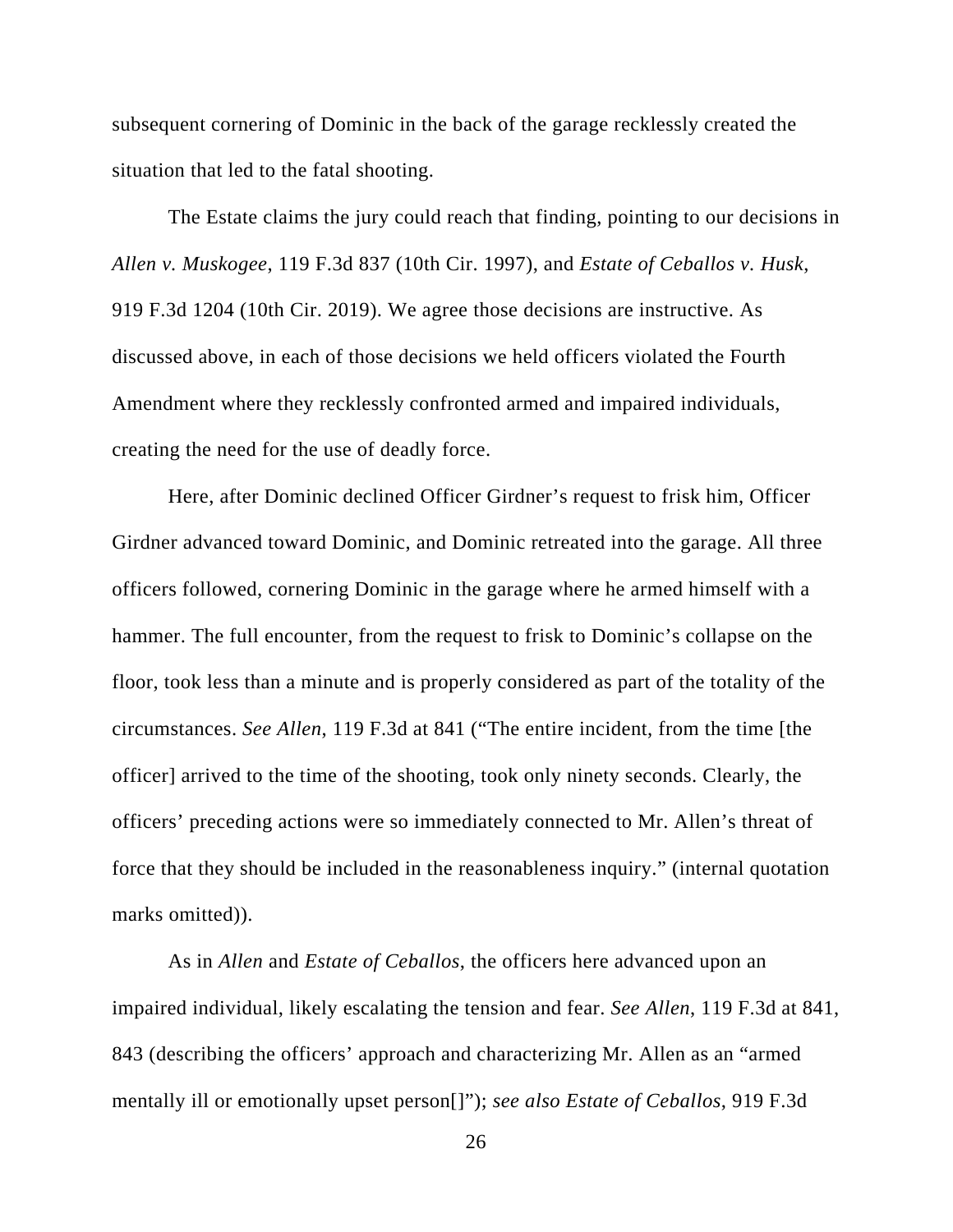at 1217 ("[T]he responding officers knew Ceballos's capacity to reason was diminished, whatever the underlying reason might have been—mental health problems, emotional distress, drunkenness, or drugs."). And like the officers in *Hastings*, the officers here followed Dominic into an enclosed space and blocked the exit, resulting in Dominic picking up a handy implement to defend himself. *Hastings*, 252 F. App'x at 199. The officers in both cases drew their weapons in response to the individual grabbing a weapon and fired only after the individual made what the officers perceived as an offensive movement. But the arming and perceived offensive movements were in direct response to the officers' conduct. *Id.* at 199, 203. Thus, a jury could reasonably determine that the officers here, like those in *Estate of Ceballos*, *Allen*, and *Hastings*, unreasonably escalated a non-lethal situation into a lethal one through their own deliberate or reckless conduct.

#### *c. Synthesis*

Our analysis of the *Graham* factors at the moment the officers used deadly force was inconclusive, but instructive. We determined a reasonable jury could conclude Dominic's movement was purely defensive, but we reached no conclusion as to whether a misperception would be reasonable. This is because any analysis of whether a reasonable jury could find that the use of force here was not justified, must include the fact that an intoxicated and unarmed Dominic was backed into the garage by three armed officers, at which point Dominic armed himself with the hammer.

The application of *Allen*, *Hastings*, and *Estate of Ceballos* shows that the officers' role in causing this essential set of facts is not only relevant, but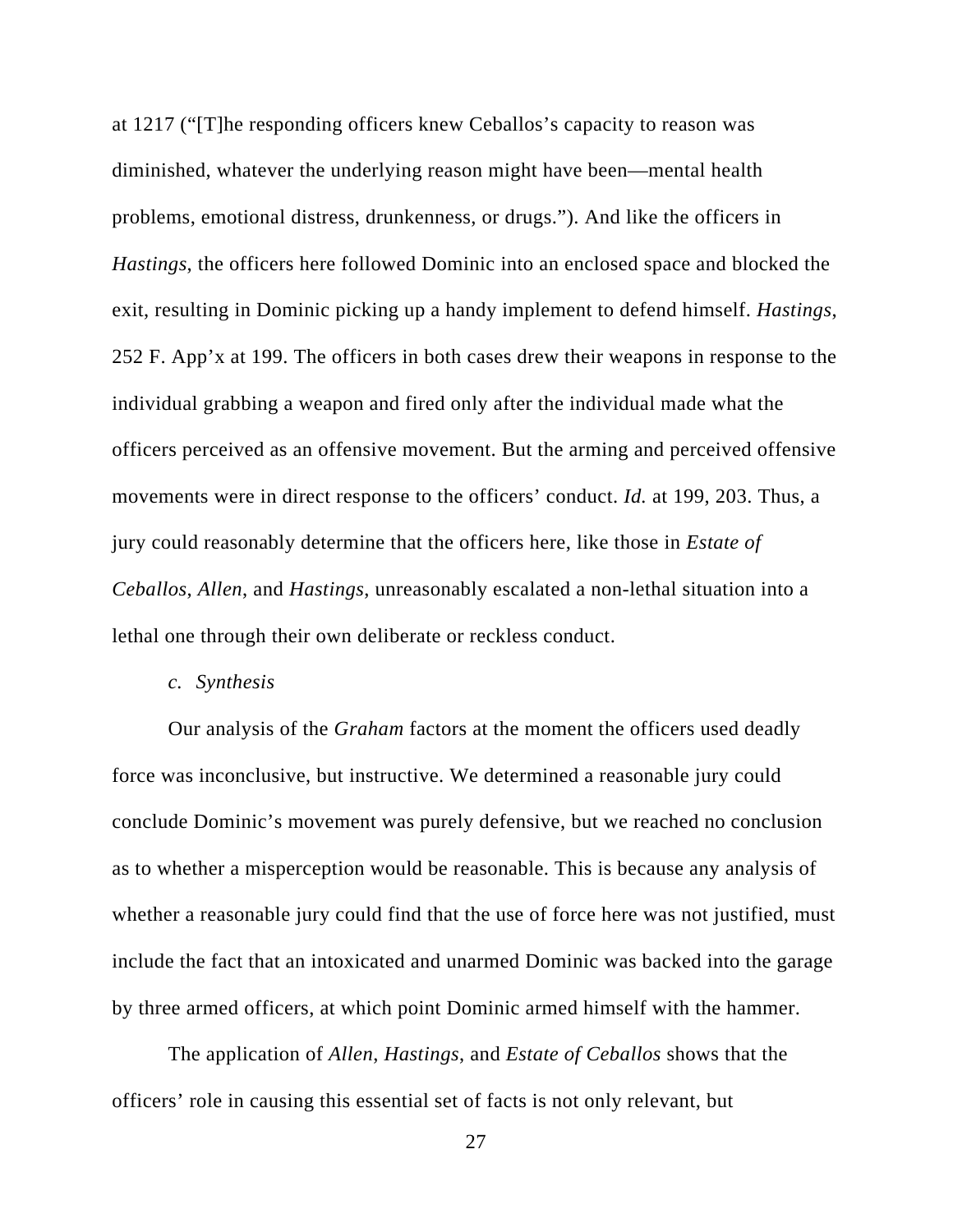determinative here. When the officers first made contact with Dominic, the *Graham* analysis would likely not have justified any force, let alone deadly force. A jury could find that the officers recklessly created a lethal situation by driving Dominic into the garage and cornering him with his tools in reach. When Dominic grabbed the hammer, the officers drew firearms and began shouting. A reasonable jury could find that the officers' reckless conduct unreasonably created the situation that ended Dominic's life.

\*\*\*

Viewing the facts in the light most favorable to the Estate, including the actions of the police officers that may have recklessly escalated the situation, a reasonable jury could find that Officers Girdner and Vick violated Dominic's Fourth Amendment right to be free from unreasonable seizure.

#### **2. Clearly Established Law**

We have concluded that summary judgment was improper on the first prong of qualified immunity—violation of a constitutional right. But we must uphold the grant of summary judgment unless the Estate can also establish the second prong necessary to overcome the presumption of qualified immunity—that the constitutional right violated was clearly established. *Pearson*, 555 U.S. at 237, 243.

In making that determination, we may "not . . . define clearly established law at a high level of generality." *City of Escondido v. Emmons*, 139 S. Ct. 500, 503 (2019) (per curiam) (quoting *Kisela v. Hughes*, 138 S. Ct. 1148, 1152 (2018) (per curiam)). And this directive "is particularly important in excessive force cases." *Id.*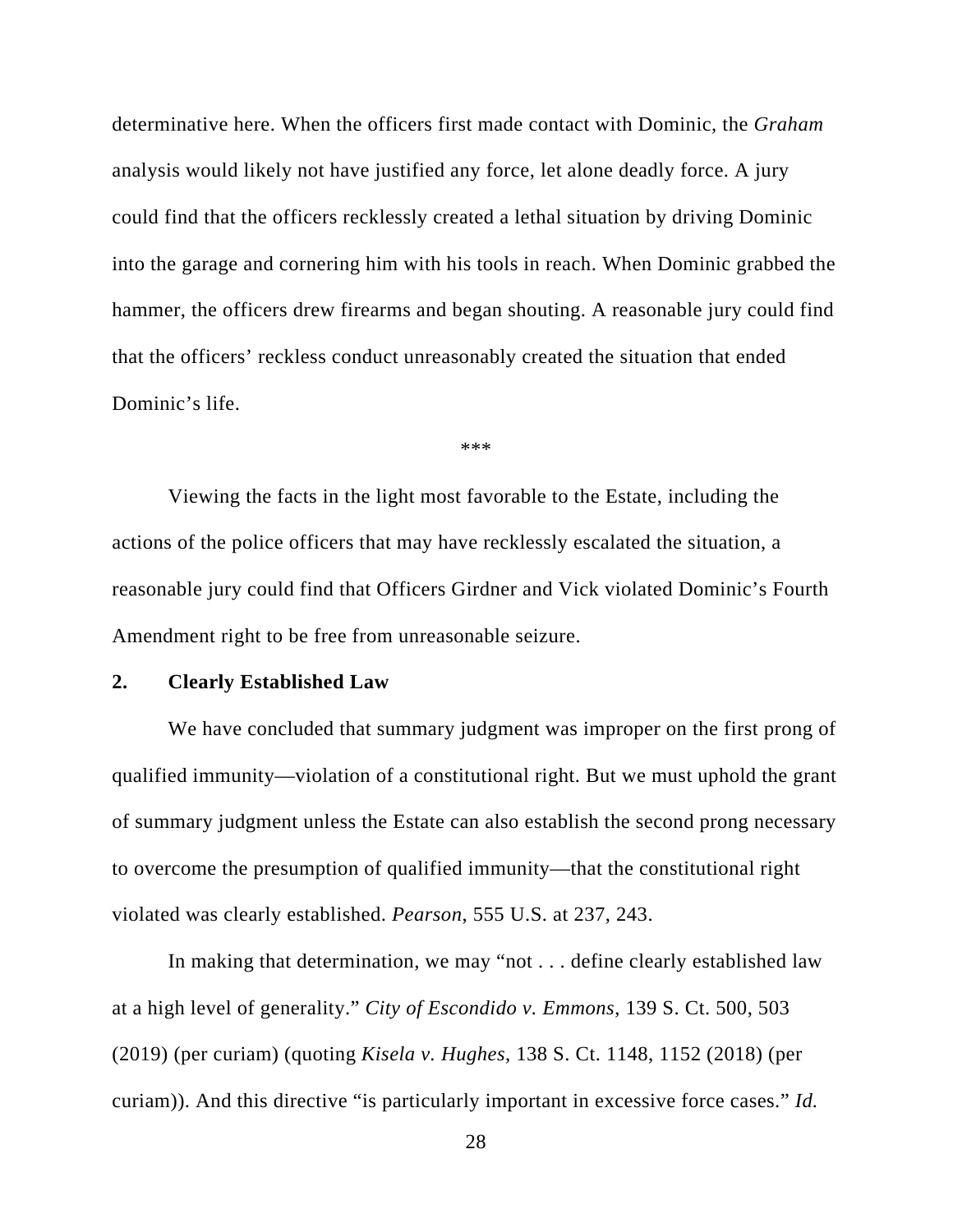"Nevertheless, our analysis is not a scavenger hunt for prior cases with precisely the same facts, and a prior case need not be exactly parallel to the conduct here for the officials to have been on notice of clearly established law." *Reavis*, 967 F.3d at 992 (quotation marks omitted); *see Weigel v. Broad*, 544 F.3d 1143, 1153 (10th Cir. 2008) ("The plaintiff is not required to show . . . that the very act in question previously was held unlawful . . . ." (quotation marks omitted)). Rather, "'the salient question is whether the state of the law' at the time of an incident provided 'fair warning' to the defendants 'that their alleged [conduct] was unconstitutional.'" *Tolan v. Cotton*, 572 U.S. 650, 656 (2014) (alteration in original) (quoting *Hope v. Pelzer*, 536 U.S. 730, 741 (2002)). This requirement is satisfied where there exists "a Supreme Court or Tenth Circuit decision on point, or the clearly established weight of authority from other courts must have found the law to be as the plaintiff maintains." *Halley v. Huckaby*, 902 F.3d 1136, 1149 (10th Cir. 2018) (quotation marks omitted).

Having held that a reasonable jury could find the officers violated the Fourth Amendment under the *Allen* line of cases, our analysis of clearly established law narrows to *Allen* and *Sevier*. 17 As an unpublished decision, *Hastings* "provides little

<sup>17</sup> The Estate also relies on *Tenorio v. Pitzer*, 802 F.3d 1160 (10th Cir. 2015), *Walker v. City of Orem*, 451 F.3d 1139 (10th Cir. 2006), and *Zuchel v. City & County of Denver*, 997 F.2d 730 (10th Cir. 1993). Those cases, it proffers, clearly establish that because Dominic was "holding 'only' a hammer, 'not a gun'" and "did not charge or lunge at the [o]fficers and . . . made no other aggressive move towards the [o]fficers," the officers violated clearly established law even setting aside their conduct in creating the need for deadly force. Appellant Br. at 22 (quoting *Walker*, 451 F.3d at 1160).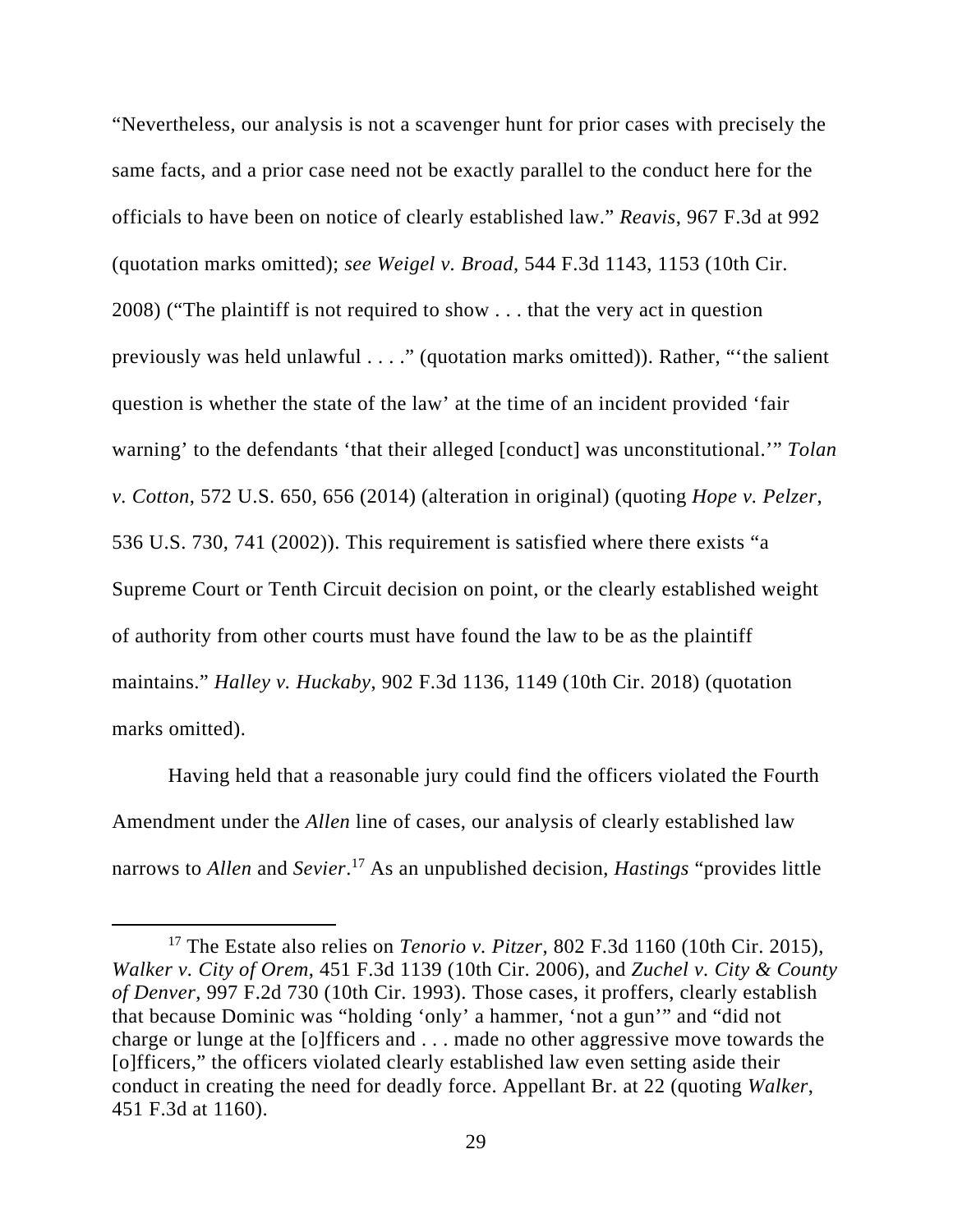support for the notion that the law is clearly established." *Grissom v. Roberts*, 902 F.3d 1162, 1168 (10th Cir. 2018) (quotation marks omitted). *Estate of Ceballos* was decided after the underlying events here and, as we explained there, resolution of the clearly established law prong is necessarily governed by cases published before the alleged violation. 919 F.3d at 1219. But *Ceballos* does advance our analysis because it concludes that *Allen,* an opinion issued before the officers' actions here, clearly established

that an officer violates the Fourth Amendment when his or her reckless or deliberate conduct results in the need for lethal force or when the officers rely on lethal force unreasonably as a first resort in confronting an irrational suspect who is armed only with a weapon of short-range lethality and who has been confined on his own property.<sup>18</sup>

*Estate of Ceballos*, 919 F.3d at 1219.

This clearly established law is directly applicable to the facts in this case:

Here, the officers knowingly confronted a potentially irrational subject (Dominic was

18 The inclusion of the phrase "on his own property" in *Estate of Ceballos* might seem to distinguish this case in a material manner, but that qualifier is a description of the facts in *Estate of Ceballos*, not *Allen*. In *Allen*, the decedent was approached and killed in front of his sister's residence, not his own. 119 F.3d at 839.

Having utilized the traditional *Graham* analysis to pinpoint what factors may have made the use of force justified at the moment of the shooting, we declined to limit our analysis to that moment. Accordingly, we need not determine whether, as the Estate asserts, *Tenorio*, *Walker*, and *Zuchel* clearly establish that, at the moment of the shooting, deadly force was unjustified. Instead, we focus on the *Allen* line of cases and the question of whether it was clearly established that in the totality of the circumstances, the officers' conduct (including reckless conduct creating the need for the use of deadly force) violated Dominic's rights.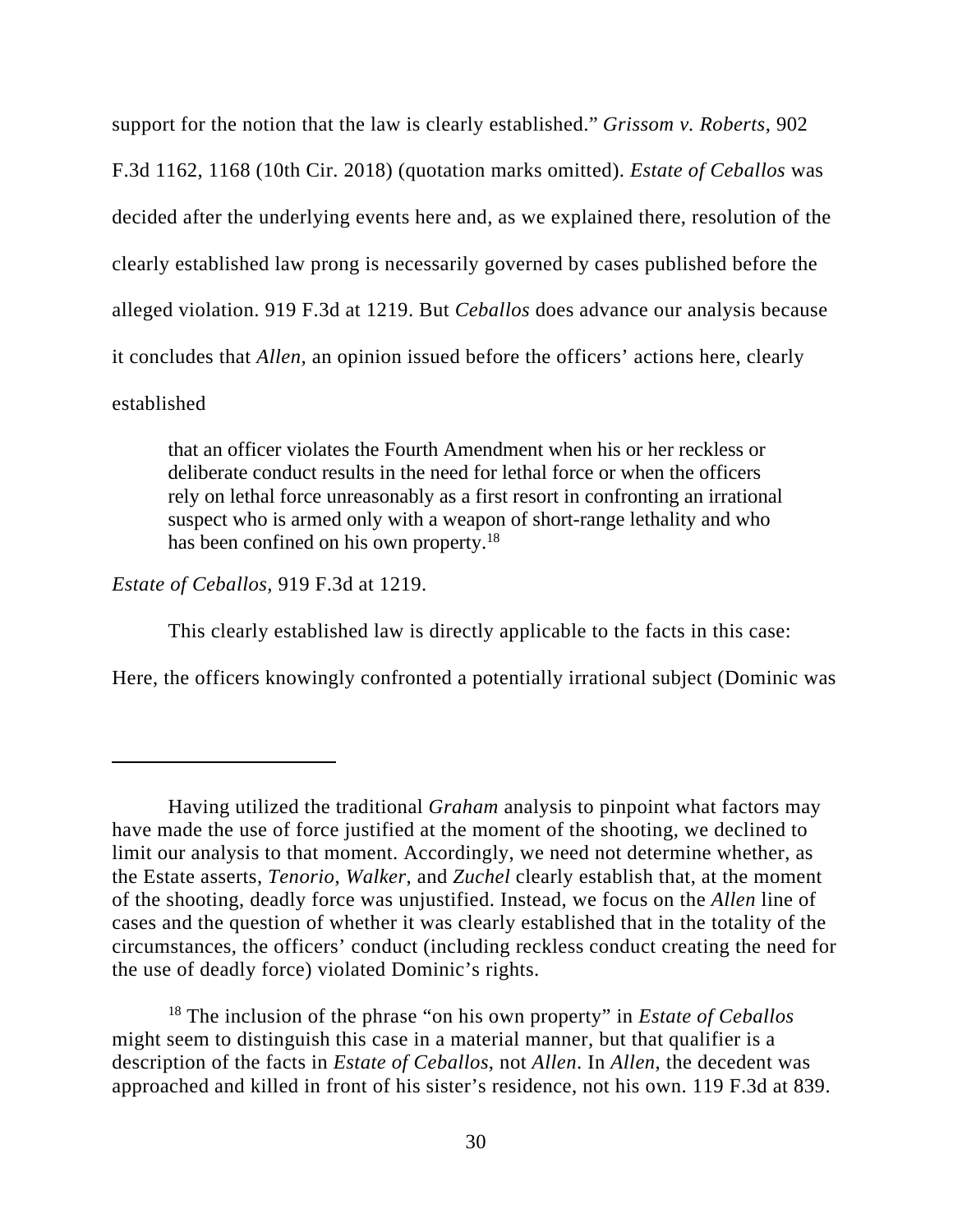inebriated) who was armed only with a weapon of short-range lethality (a hammer) and who had been confined (in a garage). *Allen* established that applying lethal force after deliberately or recklessly manufacturing the need to do so in such a scenario is a constitutional violation. *Id.;see also Hastings*, 252 F. App'x at 206 (holding officers' conduct violated law clearly established by *Allen* and *Sevier* "that an officer acts unreasonably when he aggressively confronts an armed and suicidal/emotionally disturbed individual without gaining additional information or by approaching him in a threatening manner (*i.e.*, running and screaming at him).").

Moreover, the distinction in facts between this case and *Allen* tends to show why this matter is further from the line of reasonableness, not closer. In *Allen*, the officers had not threatened the decedent, but here Officer Girdner was moving toward Dominic, in an apparent effort to search him without a reasonable suspicion Dominic was armed. In *Allen*, the decedent was already armed when the officers arrived, whereas Dominic did not arm himself until after the officers had cornered him. And in *Allen*, the decedent had a gun; Dominic had only a hammer. *See Estate of Ceballos*, 919 F.3d at 1216 ("Allen was armed with a weapon—a gun—capable of harming someone from a much greater distance and with greater lethal potential than Ceballos's baseball bat (or at worst, his pocket knife)" so there was "stronger justification for the police shooting at issue there").

 Our conclusion that *Allen* clearly established the officers' conduct was unconstitutional when viewed in the light most favorable to the Estate, is bolstered by our similar holdings in *Hastings* and *Estate of Ceballos*. A reasonable officer, faced